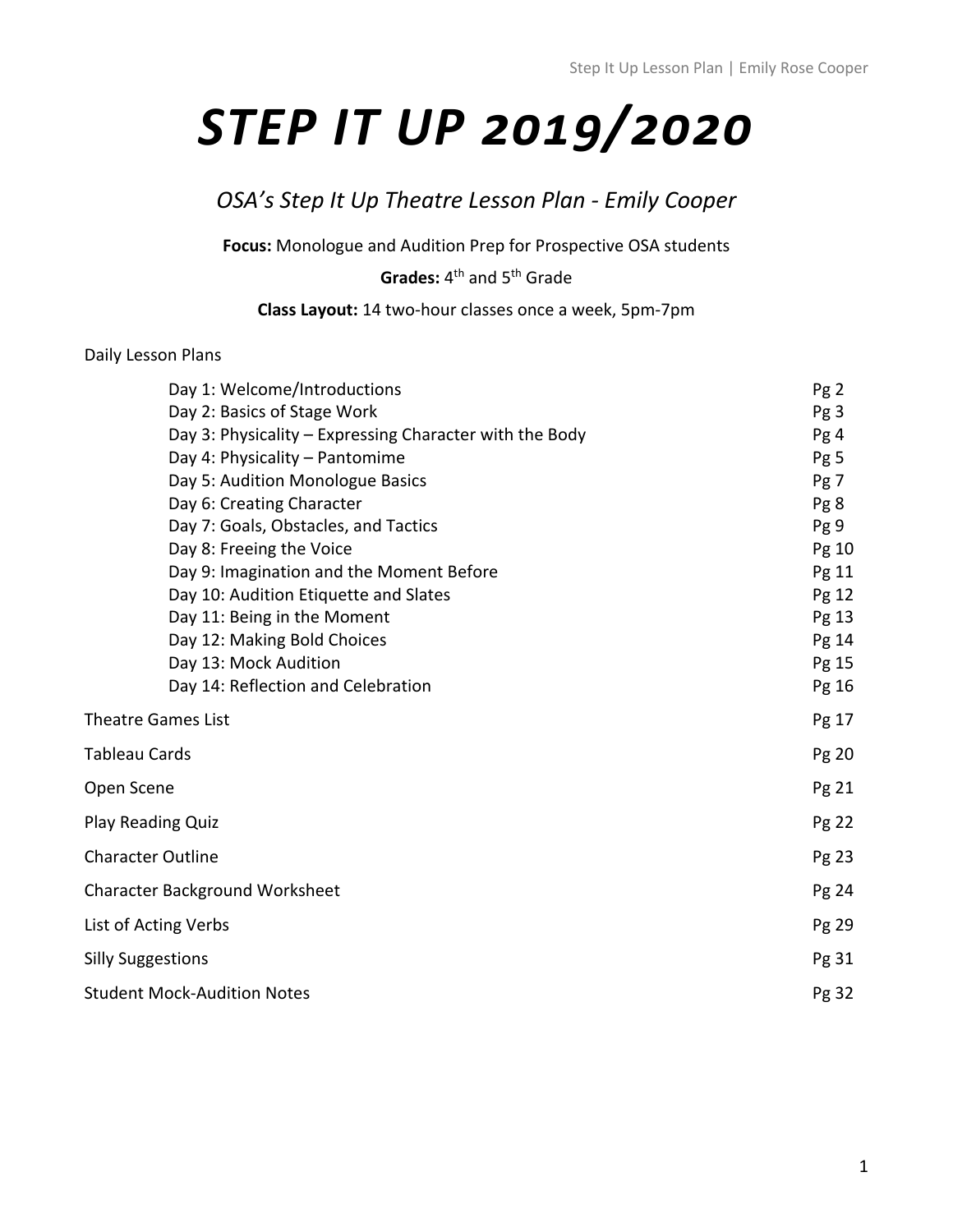### *Lesson 1 of 14: Welcome and Introduction*

**Focus:** Build an ensemble through theatre games and establish a base line for skill level and energy

### **Key Vocabulary:**

- Ensemble: a group of actors who perform together and are viewed as a whole rather than individuals
- Monologue: A speech spoken by one character

**Materials:** Folders, White papers, Yarn/string, Coloring supplies

### **5:00-5:30** Introductions and Agreements

- Make name tags and decorate the front of their folder.
- Go around circle and have kids share their name, pronouns, why they like theatre/acting, any previous theatre experience, and one cool fact.
- Discuss what the group knows about OSA. Go over that this is an audition prep class and they will leave with one monologue for auditioning.
- Make our ensemble agreements on the white board. Have kids sign and take a picture to preserve.
- **5:30-5:55** Warm Ups
	- Stretches; body isolations; jaw warm ups; resonators; energy builders; tongue twisters; one hen, two ducks; breath exercises

### **5:55-6:05** 10 MINUTE BREAK

**6:00-6:15** Human Knot

• The group holds hands in a random order, then has to untangle themselves without releasing each other's hands

### **6:15-6:35** Grandma's Keys

• TA is grandma and the students attempt to take the "key to the cookie jar" from grandma from one side of the room to the other. They can't talk and if grandma catches them moving, they have to go back to the start.

### **6:35-6:50** Bus Stop

• One normal person sits at a bus stop and a weird/awkward person comes up and tries to make them leave.

- Go around and have everyone say one thing that stood out to you today. TA gives expectations for the whole class and next week. Closing gesture.
- Take kids downstairs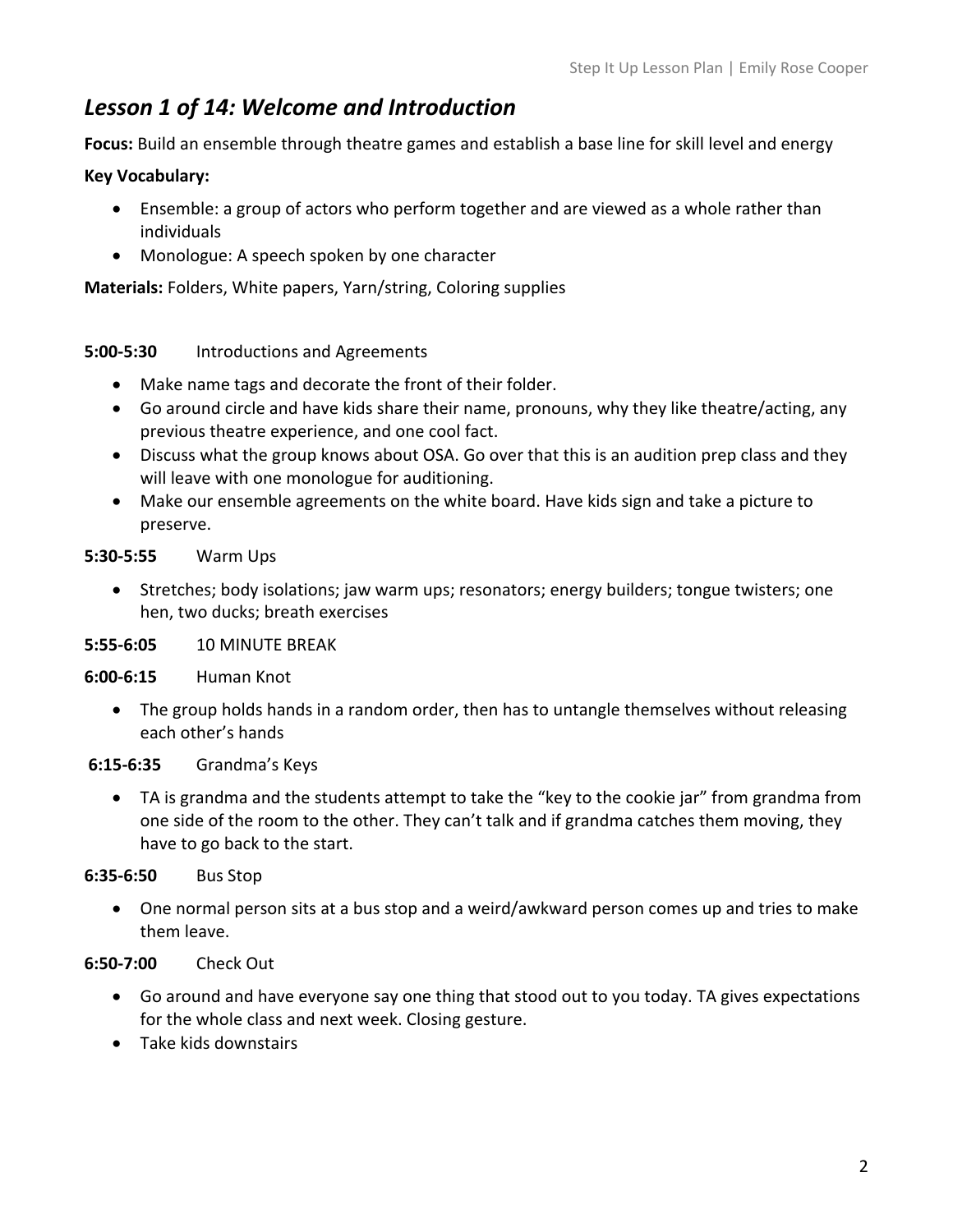### *Lesson 2 of 14: Basics of Stage Work*

**Focus:** learn stage directions and tableaus as a foundation for more intensive acting

### **Key Vocabulary:**

- Stage directions: center stage, down stage, up stage, stage left, and stage right.
- Tableau: a group of models or motionless figures representing a scene from a story

**Materials:** Tableau cards, Folders

### **5:00-5:25** Warm Ups

• Stretches; body isolations; jaw warm ups; resonators; energy builders; tongue twisters; one hen, two ducks; breath exercises

**5:25-5:40** Director's Coming

### **5:40-5:55** Human Machine

- Have the class create a machine using their bodies. Everyone must have a sound and repeatable motion that connects to what another person is doing. Play with pace and different types of machines.
- **5:55-6:05** 10 MINUTE BREAK
- **6:05-6:30** Tableaus
	- Go over what a tableau is for the whole class. Split everyone into groups of 3-4 and pick who will be As, Bs, Cs, and Ds. One person will be the director and the others are actors. The directors will be given a phrase and will have one minute to create a tableau of that phrase using their actors. Directors can demonstrate, ask people to move into a certain position, or ask if they can move someone. The groups will show the rest of the class the tableau, then give the title. Other groups can say what they thought was exciting or clear. TA gives one note to make it clearer or more dynamic. Play 4 times total so everyone can be director.

### **6:30-6:45** Family Vacation

• Split class in half. The group makes a vacation tableau (the picture). One actor from the group explains what is happening in the picture and who they are. Each group goes at least twice.

### **6:45-6:50** Discussion/Reflection

• What choices did people make that led to clear tableaus? What poses do we remember? In family vacation, what kind of choices made us laugh or were exciting?

- Go around and have everyone say one thing that stood out to you today. TA gives expectations for the whole class and next week. Closing gesture.
- Take kids downstairs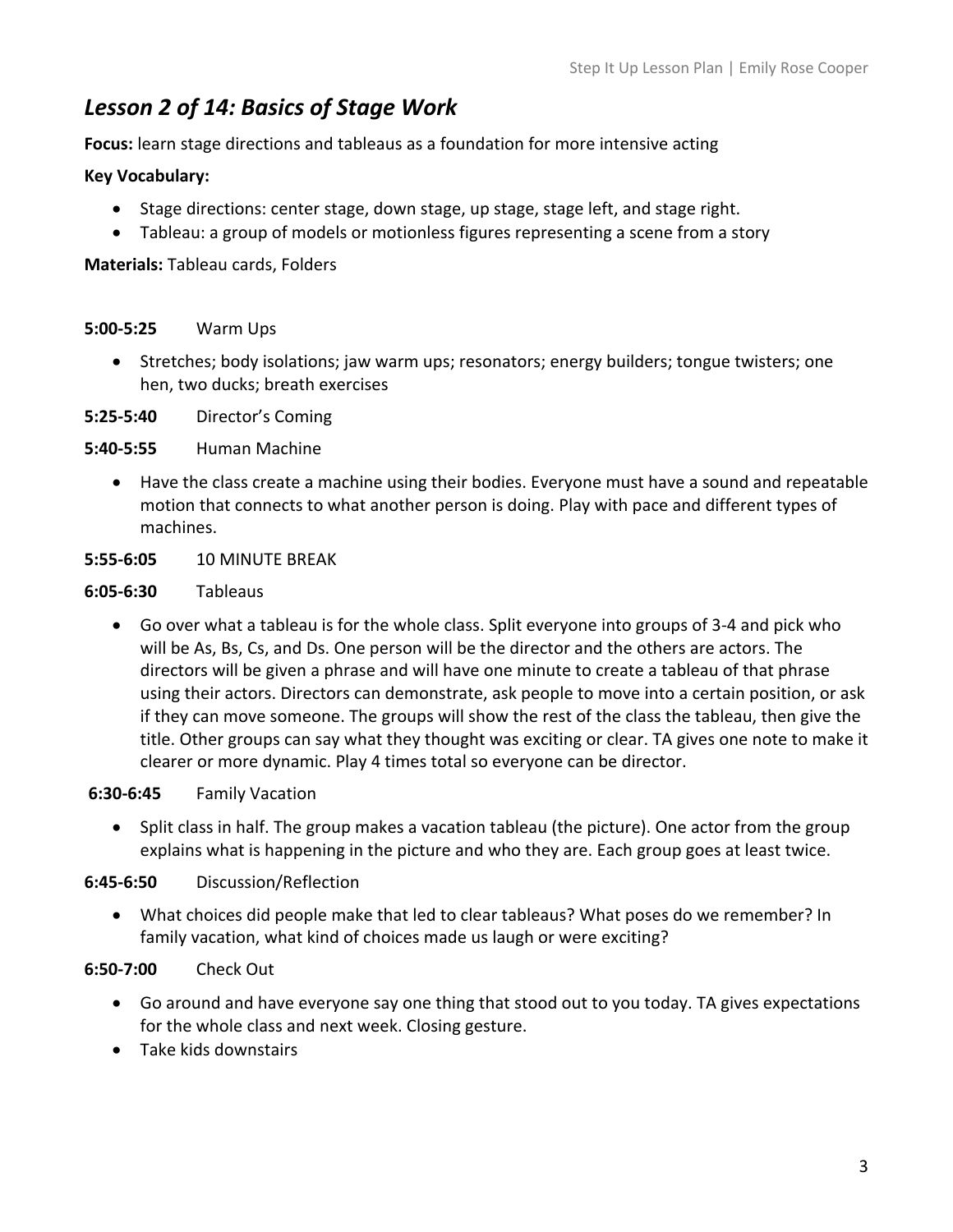### *Lesson 3 of 14: Physicality and Expressing Character with the Body*

**Focus:** learn how we lead with the body and how it influences character

### **Key Vocabulary:**

• Leading: the place in your body that goes forward first when walking

**Materials:** Blank Masquerade Masks, Coloring Supplies, Folders

### **5:00-5:25** Warm Ups

• Stretches; body isolations; jaw warm ups; resonators; energy builders; tongue twisters; one hen, two ducks; breath exercises

### **5:25-5:55** Magic Safety Pin

• Students take a magic safety pin that can't hurt you out of a magic box. A string on safety pin leads to an imaginary friend in front them. Have the kids put the safety pin on the top of their heads and have their imaginary friend lead them around. Put the safety pin on different parts of their bodies: nose, chin, chest, belly, hips, knees, feet. Afterward, reflect on which types of characters would lead from these areas.

### **5:55-6:05** 10 MINUTE BREAK

### **6:05-6:25** Mask Making

• Give everyone a blank mask and have them color it to their liking

### **6:25-6:50** Walks and poses

- Have the students find a spot in the room and put on the masks. Now we can't see their faces and they must be silent, so they can only use their bodies. First have a check in with their regular walk. How fast are they? Are they relaxed or tense? Are they light or strong in weight? Are they direct or indirect?
- Have them go through the major emotions: happy, sad, angry, fearful, surprised, disgusted, exhaustion, and pride. How does the physicality change? Have them pause in poses for each emotion. Point out one or two actors who are clearly expressing the emotion and ask the class to say what is clear from their physicality. Ask for one adjustment to make it clearer.
- Once they've gone through the emotions, try the same exercise with character types: teenagers, elderly, royalty, celebrities, thieves, wrestlers, etc.

- Go around and have everyone say one thing that stood out to you today. TA gives expectations for the whole class and next week. Closing gesture.
- Take kids downstairs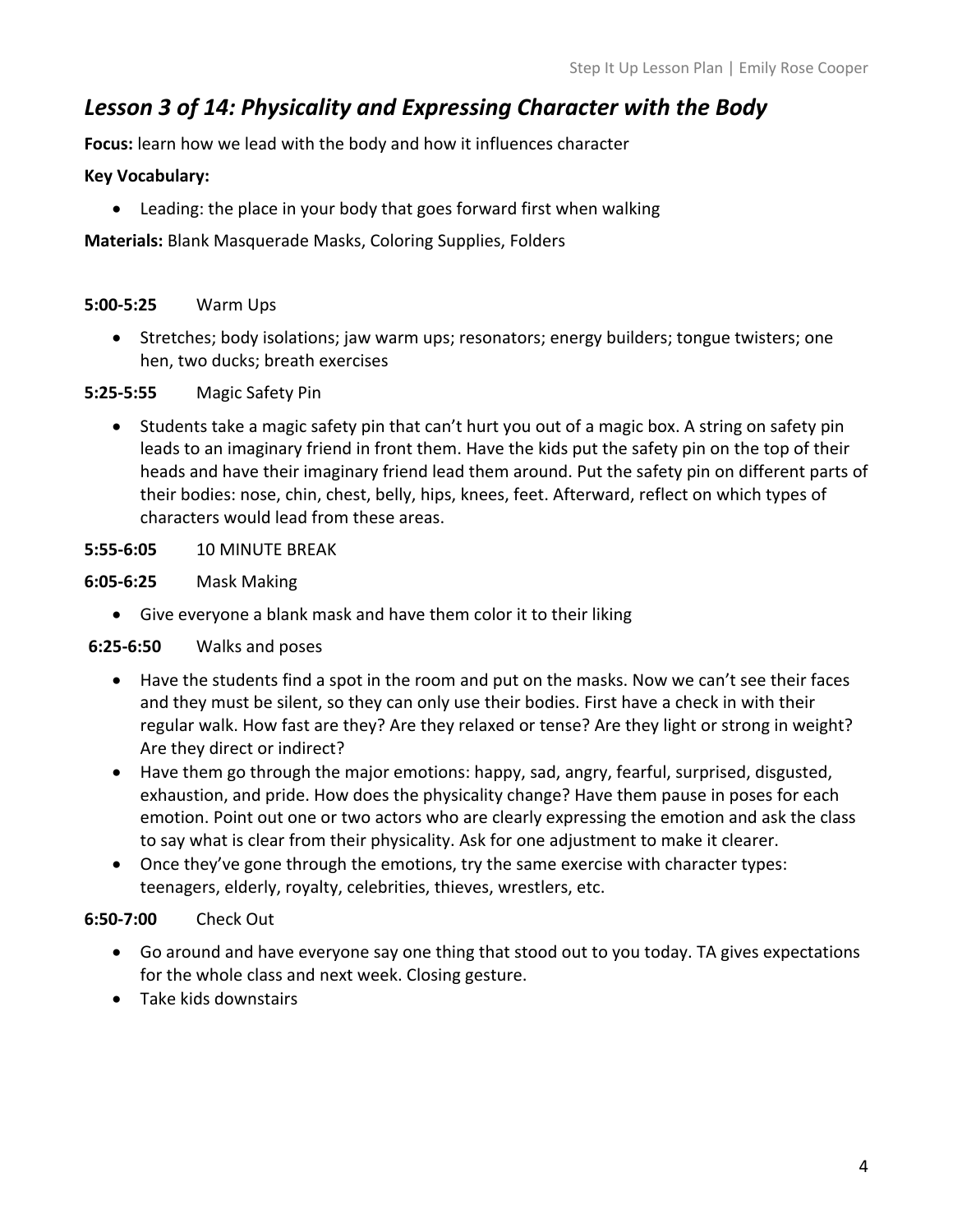### *Lesson 4 of 14: Physicality and Pantomime*

**Focus:** learn pantomime and how to create pantomimed scenes

### **Key Vocabulary:**

• Mime/Pantomime: acting out an activity without using props and instead pretending you have invisible props you react to and interact with.

### **Materials:** Folders

### **5:00-5:25** Warm Ups

• Stretches; body isolations; jaw warm ups; resonators; energy builders; tongue twisters; one hen, two ducks; breath exercises

### **5:25-5:35** What are you doing?

• Play game in warm up circle

### **5:35-5:55** Magic Clay

- Go over what pantomime is. Ask someone to demonstrate pantomiming baking a cake. Ask the group what the most important qualities are to consider: size, shape, and weight.
- Have students find their magic clay that can be molded into anything. Have them imagine and play with different size balls: ping pong, golf, tennis, baseball, football, basketball, bowling, balloon. Have them interact in different ways. What is different about their size, shape, weight, etc?
- Have one person start off by molding their clay into an object and silently interact with that object. Have the group guess what it is. When the answer is found, move to the next person in the circle. Discuss what helped clearly demonstrate the object

### **5:55-6:05** 10 MINUTE BREAK

### **6:05-6:15** Pantomime Telephone

• All students line up with their backs towards the playing space. The student on one end is given an activity to pantomime (more than just one gesture). The student will show the next person in line and sit down facing away when done. The new student will show the next student in line. This goes down the line until we get to the last student. They show the whole group their activity and guess what they were supposed to be doing. The first student then shows the original activity and announces what it was supposed to be. Repeat with different orders.

### **6:15-6:40** Pantomimed fairytale scenes

- (2) Break students into three groups and have them take one minute to decide on a simple fairytale to act out.
- (3) The students will take the next five minutes as a group to decide on the five most important events in the story to act out.
- (10) the group will spend 10 minutes creating tableaus of the five moments.
- (10) Have the groups fill in the spaces between the tableaus with dialogue and movements. The performances shouldn't be longer than 2 minutes, must include all five tableaus, and everyone must have a speaking part. There must be pantomimed objects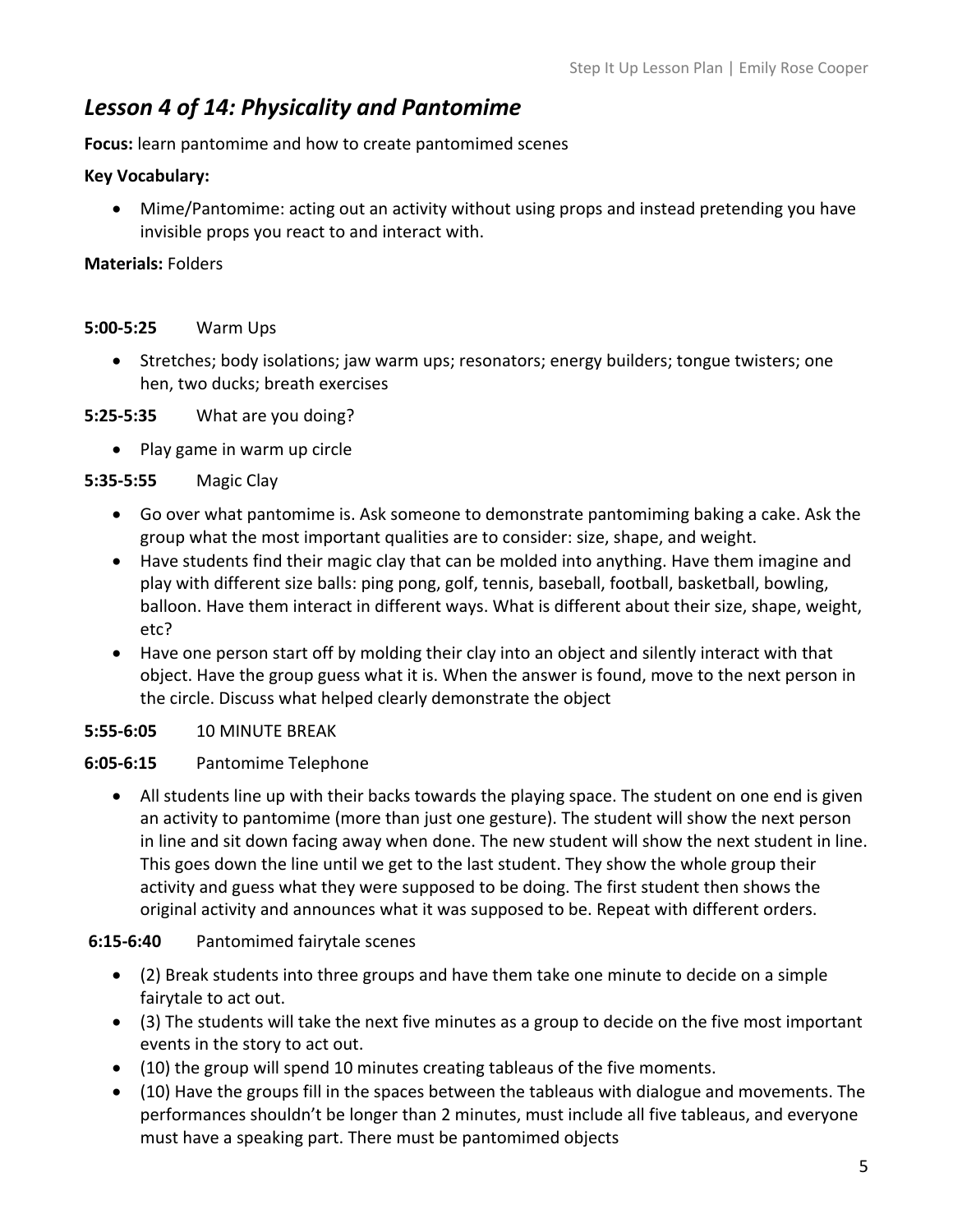### **6:40-6:50** Performances

- Each group will perform their scene to the other groups. The audience will say 3 things they thought was exciting, clear, or cool. One audience member will say what they were confused about.
- Groups will debrief afterward: what was clear and what was confusing? What do they need to work on?

- Go around and have everyone say one thing that stood out to you today. TA gives expectations for the whole class and next week. Closing gesture.
- Take kids downstairs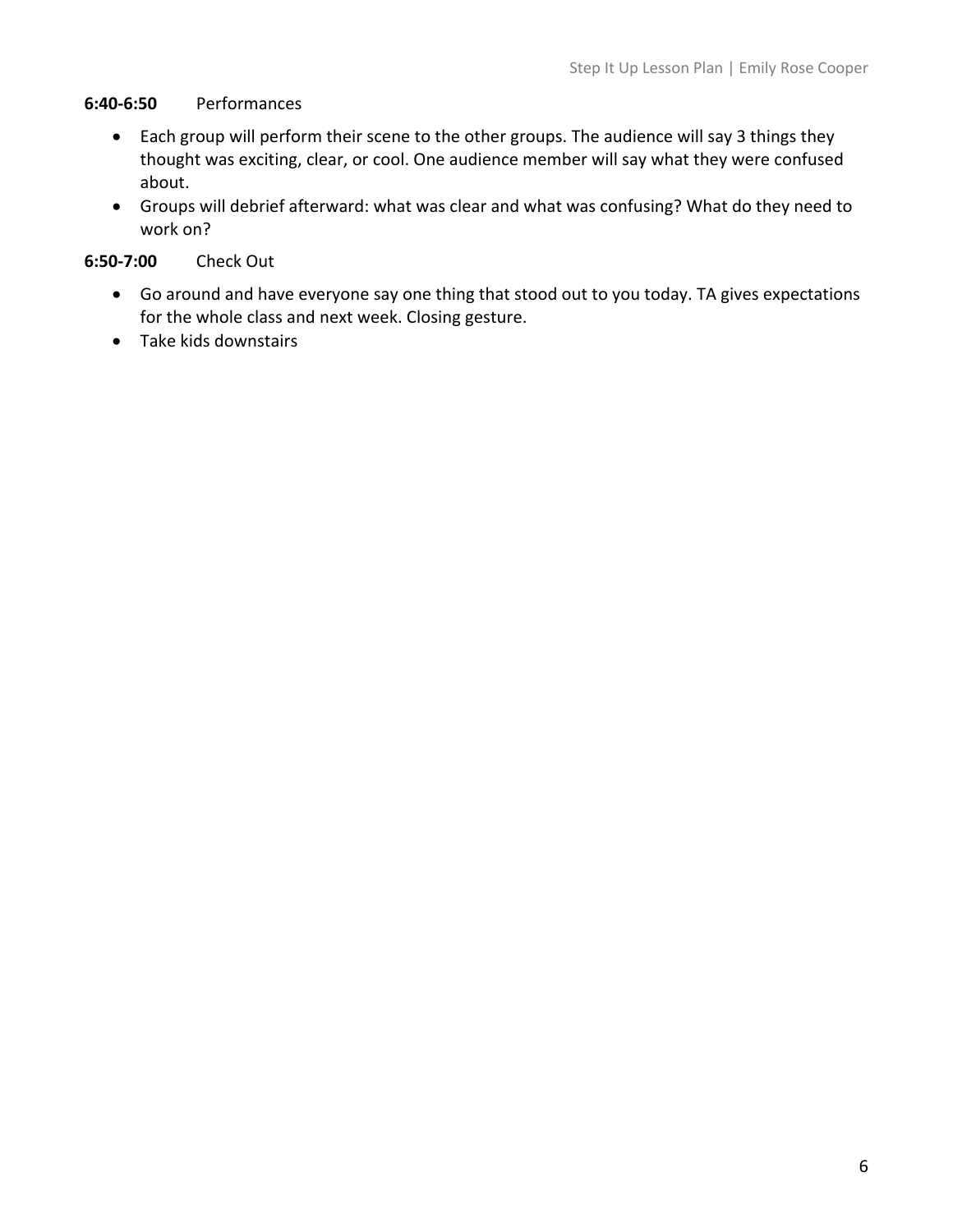### *Lesson 5 of 14: Audition Monologue Basics*

**Focus:** explore open scenes and making bold choices, reading through the monologues available

### **Key Vocabulary:**

• Open scenes: short 2-character scenes that are purposefully ambiguous in context and content, allowing the actors to create that for themselves

**Materials:** Pencils, Open Scenes, Monologue Packets, Blank Paper, Folders, (Plays to be emailed out)

### **5:00-5:25** Warm Ups

• Stretches; body isolations; jaw warm ups; resonators; energy builders; tongue twisters; one hen, two ducks; breath exercises

#### **5:25-5:55** Open scenes

- Split actors into pairs of two and give them the open scene. Have them read through the scene once with no emotion, just reading the lines as is. Now have the pairs reread through three more times, each time with the actors picking a new emotion to express (partners don't have to choose the same emotion). Have them decide as a pair what they think is happening and who these people are. Once they have an idea, have them run through the scene 5 times
- Present the scenes to the audience. What was clear and what was confusing? TA gives a suggestion for clarity and has them try the open scene again.

#### **5:55-6:05** 10 MINUTE BREAK

### **6:05-6:15** Monologue Basics

• Ask the group why they think we audition with monologues and what monologues can tell us about an actor. What qualities do they want to highlight in their acting? Have everyone think about if they would want to spend a few months with this monologue and character?

### **6:15-6:50** Reading through the Monologues

- Give everyone a monologue packet and put their names on it. Read through the monologues, giving as many kids as possible a chance to read. After each monologue, ask what they think is happening, who this person is, and what the tone is.
- When done, go around the circle and ask actors which monologue(s) they're interested in. Mark that down and have them star that speech. Let the kids know you will be emailing out the plays tonight and they have a week to read through the play. There will be a quiz. Memorization day is in a month so they should get started on memorization. They need to finalize the monologue they choose one that same date.

- Go around and have everyone say one thing that stood out to you today. TA gives expectations for the whole class and next week. Closing gesture.
- Take kids downstairs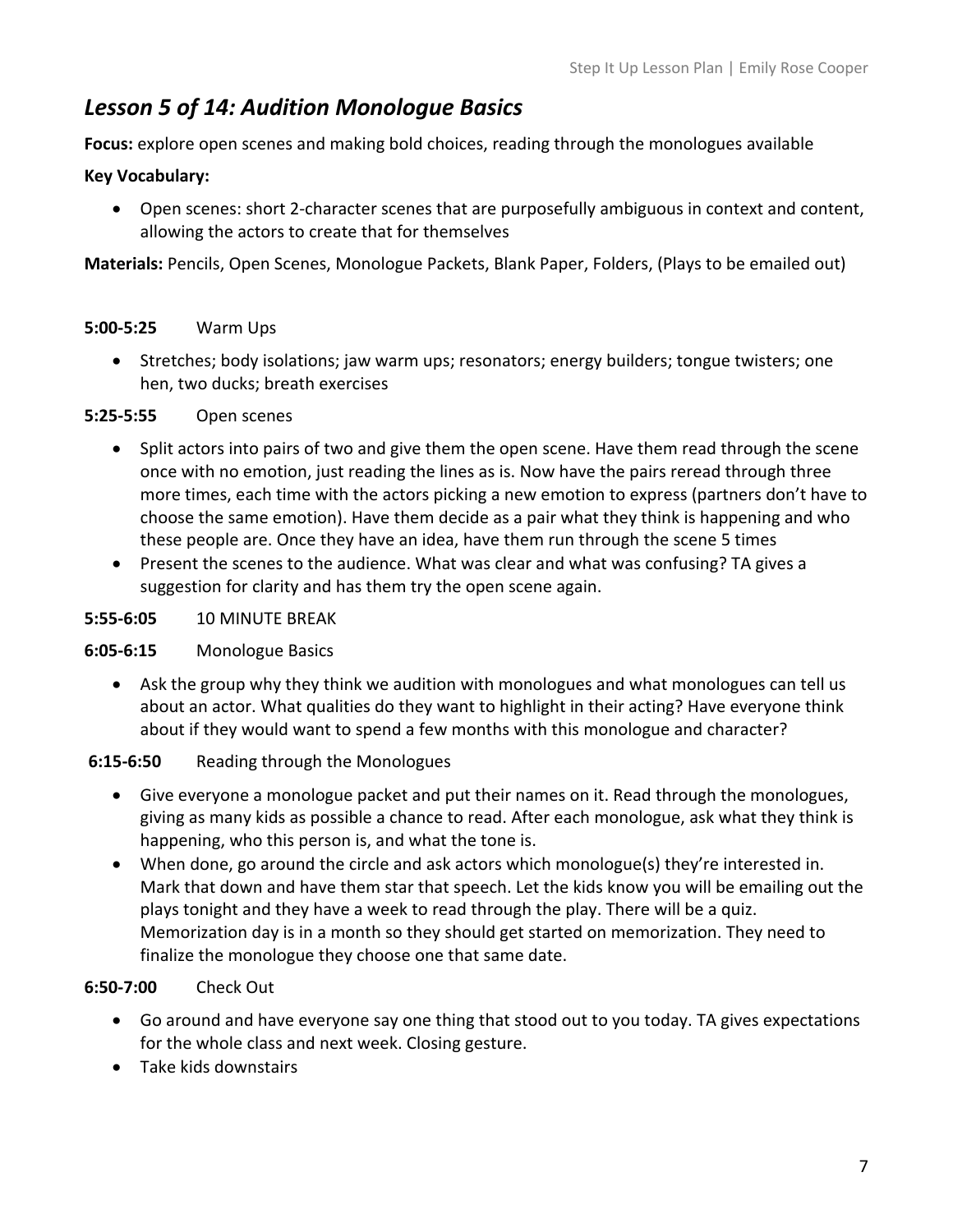### *Lesson 6 of 14: Creating Character*

**Focus:** assure actors have read the plays, encourage them to imagine themselves as the character, and go through physicality work

**Materials:** Folders, monologue packets, costume outline, coloring supplies, character background worksheets, pencils, highlighters

### **5:00-5:25** Warm Ups

• Stretches; body isolations; jaw warm ups; resonators; energy builders; tongue twisters; one hen, two ducks; breath exercises

### **5:25-5:40** Play Reading Quiz

- Ask group to close eyes and raise their hand if they honestly read the play. Explain you're not mad, but why it's important to read the play. What do we learn?
- Give each actor they script quiz and give them 3 minutes to fill it out. Go over the answers for all the plays with the group.

### **5:40-6:10** Drawing your character

- Give all students the costume outline and a pencil. On the blank side, have them write 10 words and/or phrases about their character: they're personality, what they like/don't like, what they do
- One the other side, have them draw themselves as the character. Think of this as your costume, so even if they are more fantastical, they must be an actor in a fantastical costume. Have everyone who is done share with the group.

### **6:10-6:20** 10 MINUTE BREAK

### **6:20-6:35** Character walks

• Have the class find a place in the room to stand normally. Walk them through shifting into a pose for their character that embodies their physicality. Have them then move this around the room. Add in Laban work: light/strong, free/bound, fast/sustained, and direct/indirect. Where do they lead from? What kind of emotion do they display?

### **6:35-6:50** Character Background sheets

• Ask the class if we are doing a small monologue, why do we need to know a lot about the play and character? How can this information help us with our performances? Give everyone a character sheet background sheet. Answers to the questions need to come from the play. If the play doesn't answer it, make an educated guess you can commit to. Anything not filled out today will be homework.

- Go around and have everyone say one thing that stood out to you today. TA gives expectations for the whole class and next week. Closing gesture.
- Take kids downstairs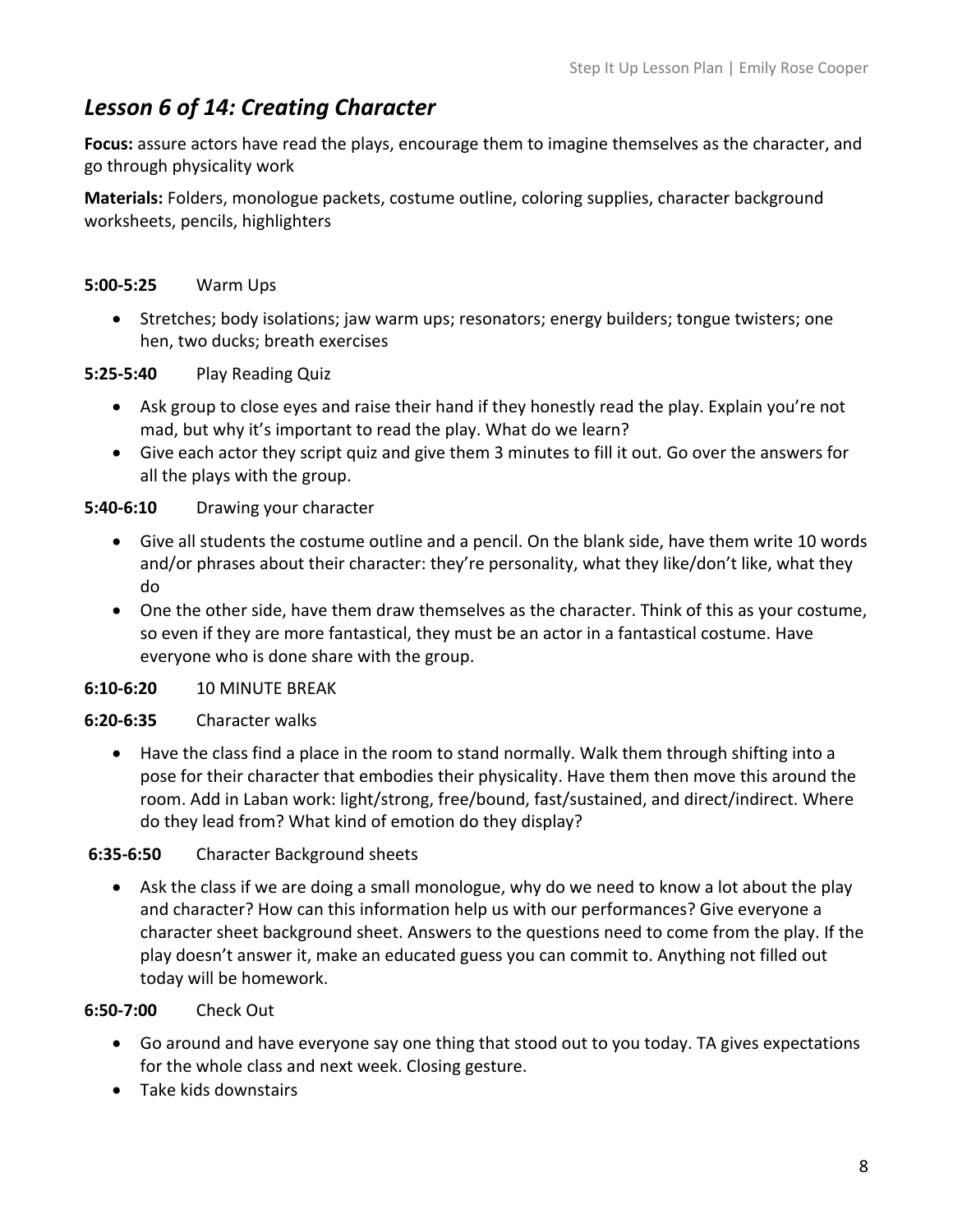### *Lesson 7 of 14: Goals, Obstacles, and Tactics*

**Focus:** Understand GOT and why they are needed in acting

### **Key Vocabulary:**

- Goal: what your character wants and is going after
- Obstacle: What is in your way from getting what you want
- Tactics: how you go about getting what you want must be active verbs

**Materials:** Active Verb Sheets, Pencils, Folders, Monologue Packets

### **5:00-5:25** Warm Ups

- Check character background sheets
- Stretches; body isolations; jaw warm ups; resonators; energy builders; tongue twisters; one hen, two ducks; breath exercises

### **5:25-5:40** Honey I Love You

- One person is in the center of the circle. Their job is to make someone smile and take their place in the circle. They can't touch the person and can only say "Honey, I love you. Will you please give me a smile?" The people on the outside should not smile can have to respond with "Honey, I love you, but I just can't smile."
- Discuss when everyone has had a chance in the center of the circle: what did you want? What was in your way? What did you do to get what you want?

### **5:40-5:55** Goals, Obstacles, and Tactics

• One the board go over what goals, obstacles, and tactics are, connecting back to Honey I Love You and the monologues. Have everyone actor write on their monologue their character's goal, their obstacle, and 2-3 tactics they use in the monologue. Hand out verb sheets for help.

### **5:55-6:05** 10 MINUTE BREAK

### **6:05-6:50** Monologue Work

• Split actors in to groups of 4-5 and have TA and assistants take a group. Work 5-10 minutes with each actor one-on-one. Look for if they know what they want and are they going after it. Others are quietly memorizing, finishing GOT/character background worksheet/character design, or watching quietly.

- Go around and have everyone say one thing that stood out to you today. TA gives expectations for the whole class and next week. Closing gesture.
- Take kids downstairs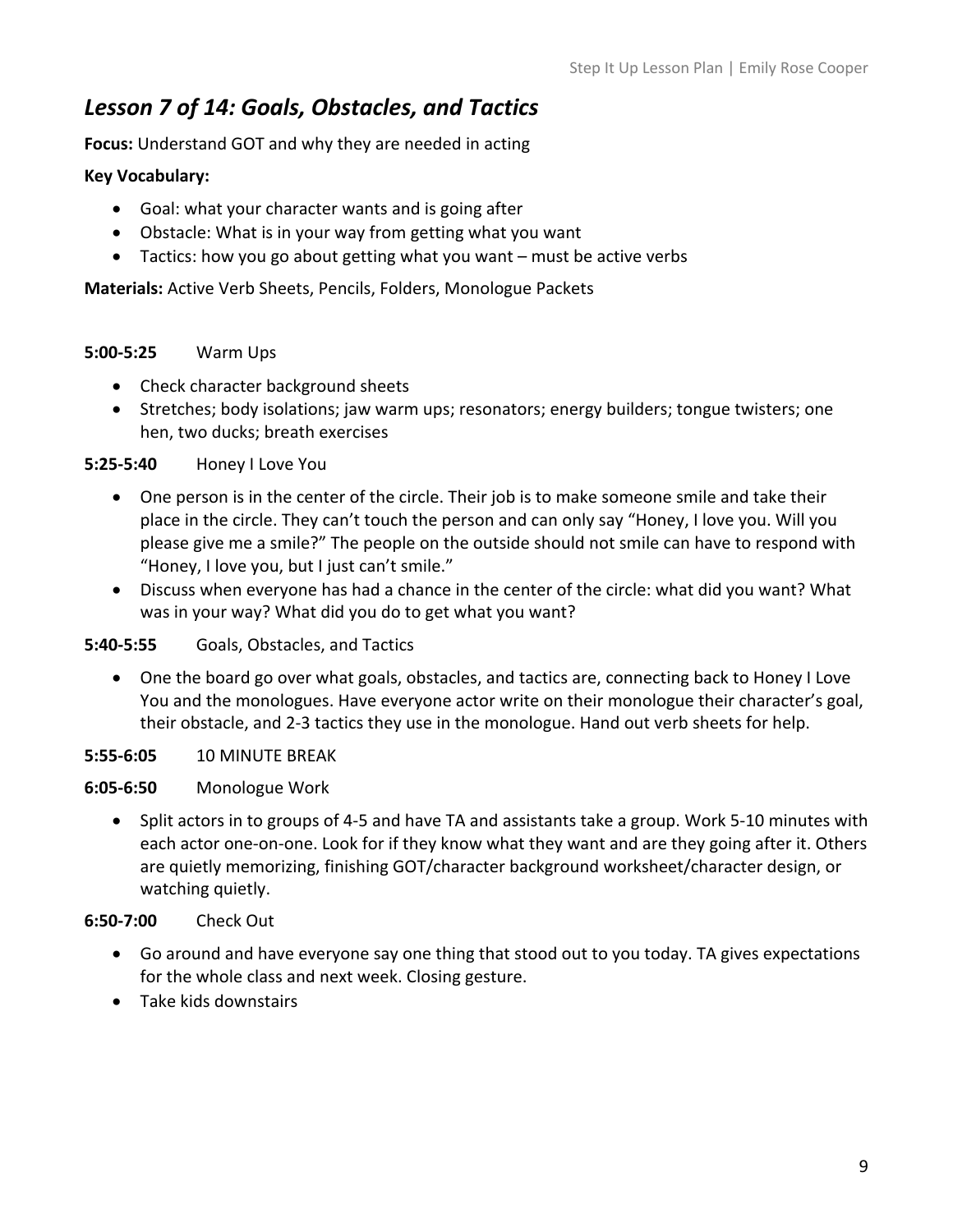### *Lesson 8 of 14: Freeing the Voice*

**Focus:** Explore breath control, volume, clear sound, and how to emphasize words

### **Key Vocabulary:**

- Beats: a change in thought
- Key Words: the most important word in a phrase, needed to be emphasized

**Materials:** Folders, Monologue Packets, Pencils

### **5:00-5:25** Warm Ups

• Stretches; body isolations; jaw warm ups; resonators; energy builders; tongue twisters; one hen, two ducks; breath exercises

### **5:25-5:45** Exploring the Breath

- All actors lay with their back on the ground, legs and arms straight. Go through the body tensing and relaxing, breathing in through nose and out through mouth. Place one hand on the chest and one on upper part of stomach. Breathe. Where is the breath coming from? Have them try breathing without hand on chest moving, pushing the breath deeper down
- Add breath of life. Then add the touch of sound. What color is the sound? Paint the room. Paint the ceiling with 'Huh'. Try with different sounds: 'Woah,' 'Shaw', 'Ma,' 'Hey,' 'Ng,' 'Key'. Take them out of it to sitting up right. Discuss with the group how it felt and if they felt the voice or breath change.

### **5:40-5:45** Beats and Key Words

- Go over Beats and Key Words. Have actors find the beat changes in their monologue, marking with a slash, and have them circle key words
- **5:55-6:05** 10 MINUTE BREAK

### **6:05-6:50** Monologue Work

• Split actors in to their groups from last class and have each group work with a different TA or assistant. Work 5-10 minutes with each actor one-on-one. Put an emphasis on voice and being able to hear them. Others are quietly memorizing, finishing Beats and Key Words, or watching quietly.

- Go around and have everyone say one thing that stood out to you today. TA gives expectations for the whole class and next week. Closing gesture.
- Take kids downstairs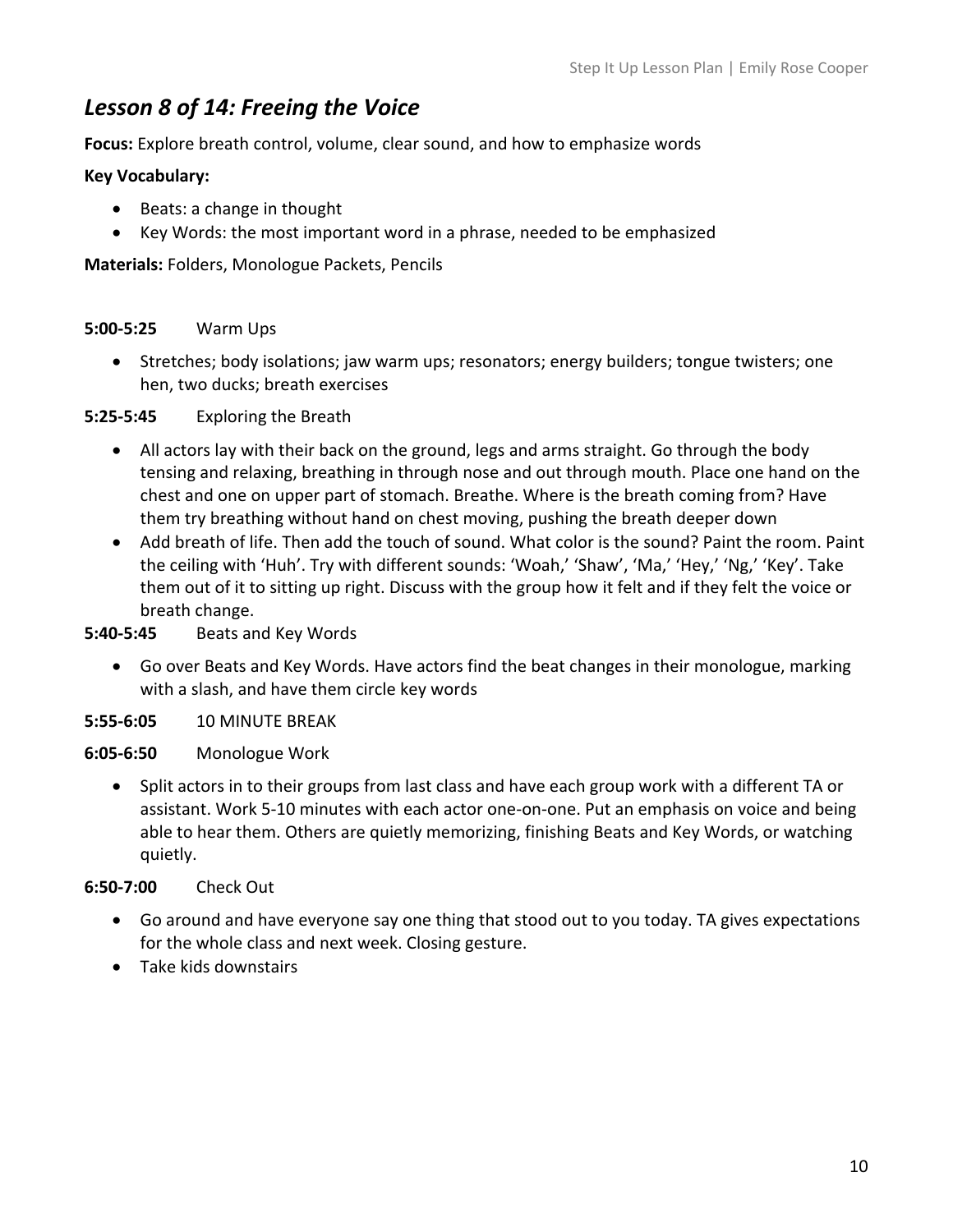### *Lesson 9 of 14: Imagination and the Moment Before*

**Focus:** students will create story pieces about the moment before their monologue starts

### **Key Vocabulary:**

- Context: the information surrounding the text that helps us understand what is happening
- The Moment Before: what just happened before the action of the play/character

**Materials:** Folders, Monologue Packets, Lined Paper

### **5:00-5:25** Warm Ups

• Stretches; body isolations; jaw warm ups; resonators; energy builders; tongue twisters; one hen, two ducks; breath exercises

### **5:25-5:55** The Moment Before

• Go over what the moment before means. Ask for volunteers to describe in one sentence what happens right before their monologue. Give everyone 15 minutes to write what happens right before the monologue from their character's perspective. If that happens on stage or your character talks about that moment, take the text as inspiration. If there aren't many clues in the play as to what happens before, then have the actor use their imagination to create a moment before. Share out with the group.

### **5:55-6:05** 10 MINUTE BREAK

### **6:05-6:50** Monologue Work

• Split actors in to their groups from last class and have each group work with a different TA or assistant. Work 5-10 minutes with each actor one-on-one. Put an emphasis on understanding the context and the moment before. Others are quietly memorizing, finishing their moment before stories, watching quietly, or quietly working with a partner on their monologue.

- Check in with the group? How are people feeling about their monologues?
- Go around and have everyone say one thing that stood out to you today. TA gives expectations for the whole class and next week. Closing gesture.
- Take kids downstairs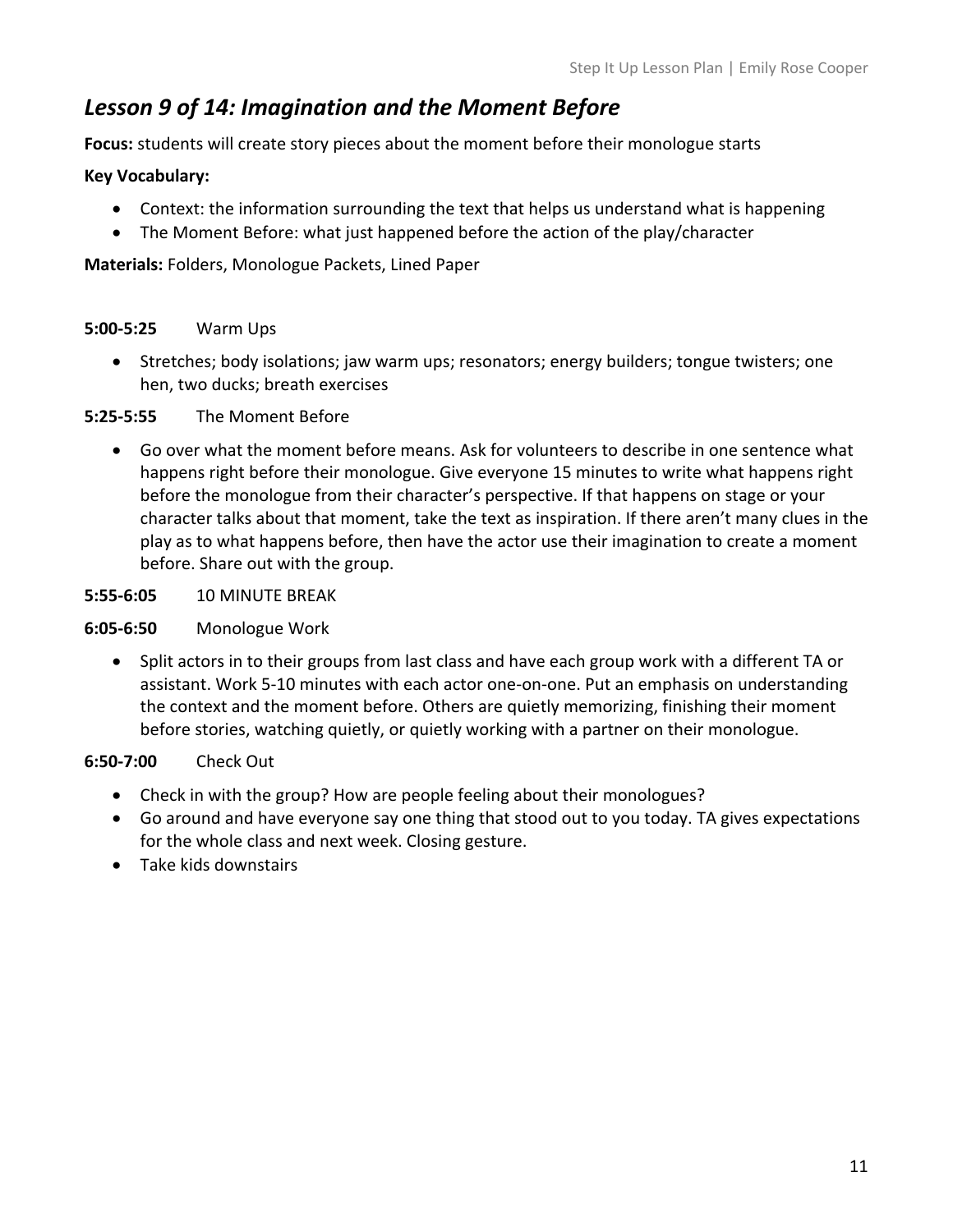### *Lesson 10 of 14: Audition Etiquette and Slates*

**Focus:** Prepare slates and apply audition etiquette to monologue prep

### **Key Vocabulary:**

• Slate: the introduction to a monologue giving your name and which piece you're doing

**Materials:** Folders, Monologue Packets, Pencils

### **5:00-5:25** Warm Ups

• Stretches; body isolations; jaw warm ups; resonators; energy builders; tongue twisters; one hen, two ducks; breath exercises

### **5:25-5:40** What is proper audition etiquette?

• Think-pair-share: what you do in an audition, what you look like, and what you sound like. Actors write answers on the board. Discuss as a group what you should where and how you want to present yourself. You should be professional, but still trying to be yourself.

### **5:40-5:50** Slates

• Explain slates are how we introduce yourself. Actors need to know the character's name, the playwright's name, and the play's title. Everyone will write their slate on the back of the monologue and everyone will get a chance to practice their slate.

#### **5:50-6:00** 10 MINUTE BREAK

### **6:00-6:40** Monologue Work

• Split actors into new groups of 4-5, with all actors attending the first audition with Emily. Work 5-10 minutes with each actor one-on-one. Put an emphasis on adding in the slate and confidence in the audition. This will be the last notes some get before their auditions. Others are quietly watching or working with a partner on their monologue.

### **6:40-6:50** Mini Mock Audition

• Anybody attending the first round of auditions will go and do their monologue in front of the whole class. This will follow the structure of auditions with asking questions and giving a note after the first performance for adjustments.

- Give special encouragement to those going early.
- Go around and have everyone say one thing that stood out to you today. TA gives expectations for the whole class and next week. Closing gesture.
- Take kids downstairs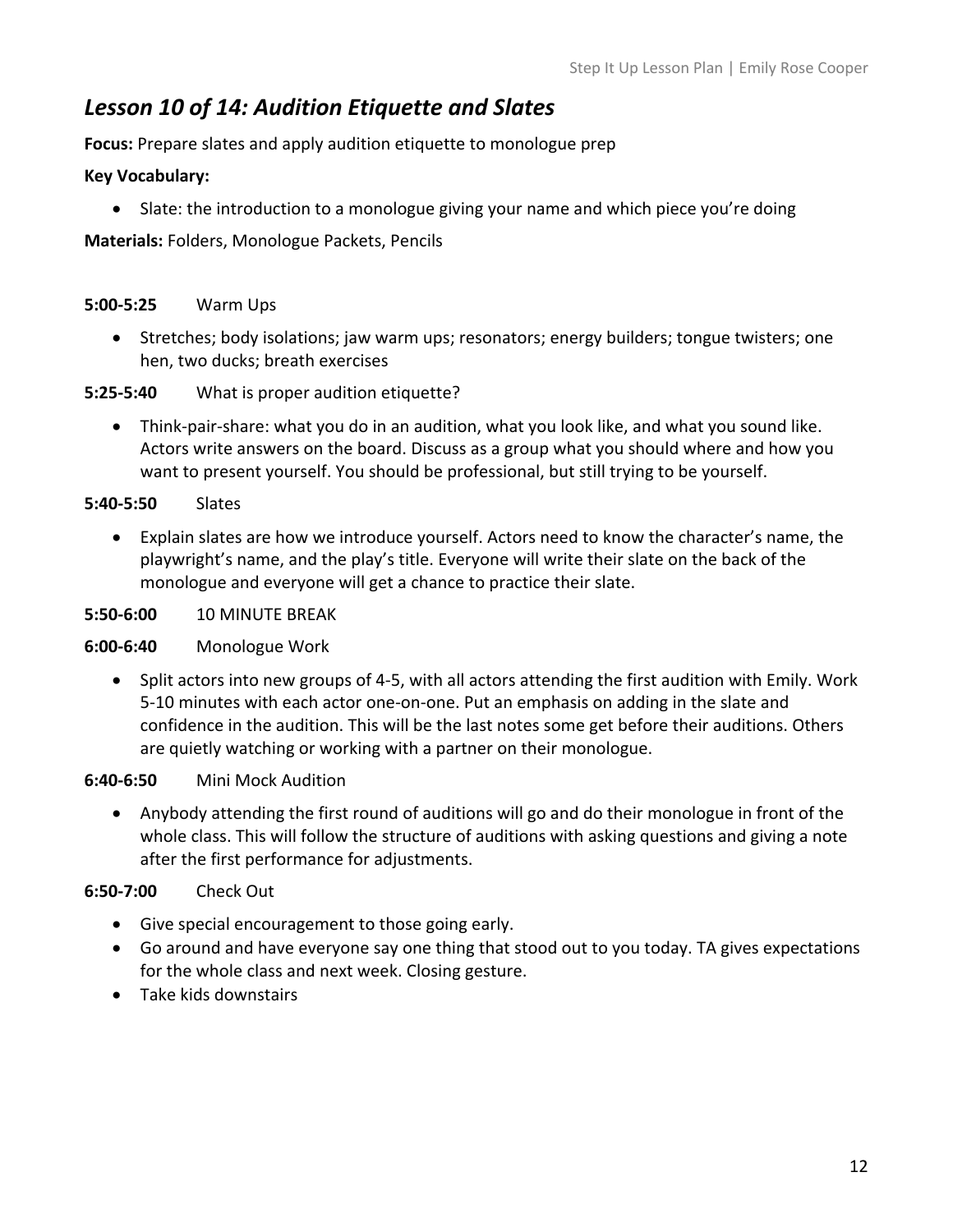### *Lesson 11 of 14: Being In the Moment*

**Focus:** Prep the actors for improv and making acting choices in the moment

### **Materials:** Folders, Monologue Packets

### **5:00-5:25** Warm Ups

• Stretches; body isolations; jaw warm ups; resonators; energy builders; tongue twisters; one hen, two ducks; breath exercises

### **5:25-5:35** First Audition Debrief

• Chat with the whole group about the auditions last week. What was their experience? What did they think they succeeded at? What surprised them? If they had a second chance to audition, would they change anything? What advice do you have for your fellow actors?

### **5:35-5:55** Freeze

• Everyone needs to try and get up on the stage at least twice. TA may need to moderate if things get out of hand. Challenge kids to trying wildly different situations from the previous one. Get the kids used to being on their toes. After a few rounds, discuss how the panel might ask you to adjust your monologue in a way you hadn't thought of. You need to be ready to say yes and try.

### **5:55-6:05** 10 MINUTE BREAK

### **6:05-6:50** Monologue Work

• Split actors into the groups from last week. Work 5-10 minutes with each actor one-on-one. Put an emphasis on asking the actor to try their monologue in a vastly different way or from a new perspective. Others are quietly watching or working with a partner on their monologue.

- Go around and have everyone say one thing that stood out to you today. TA gives expectations for the whole class and next week. Closing gesture.
- Take kids downstairs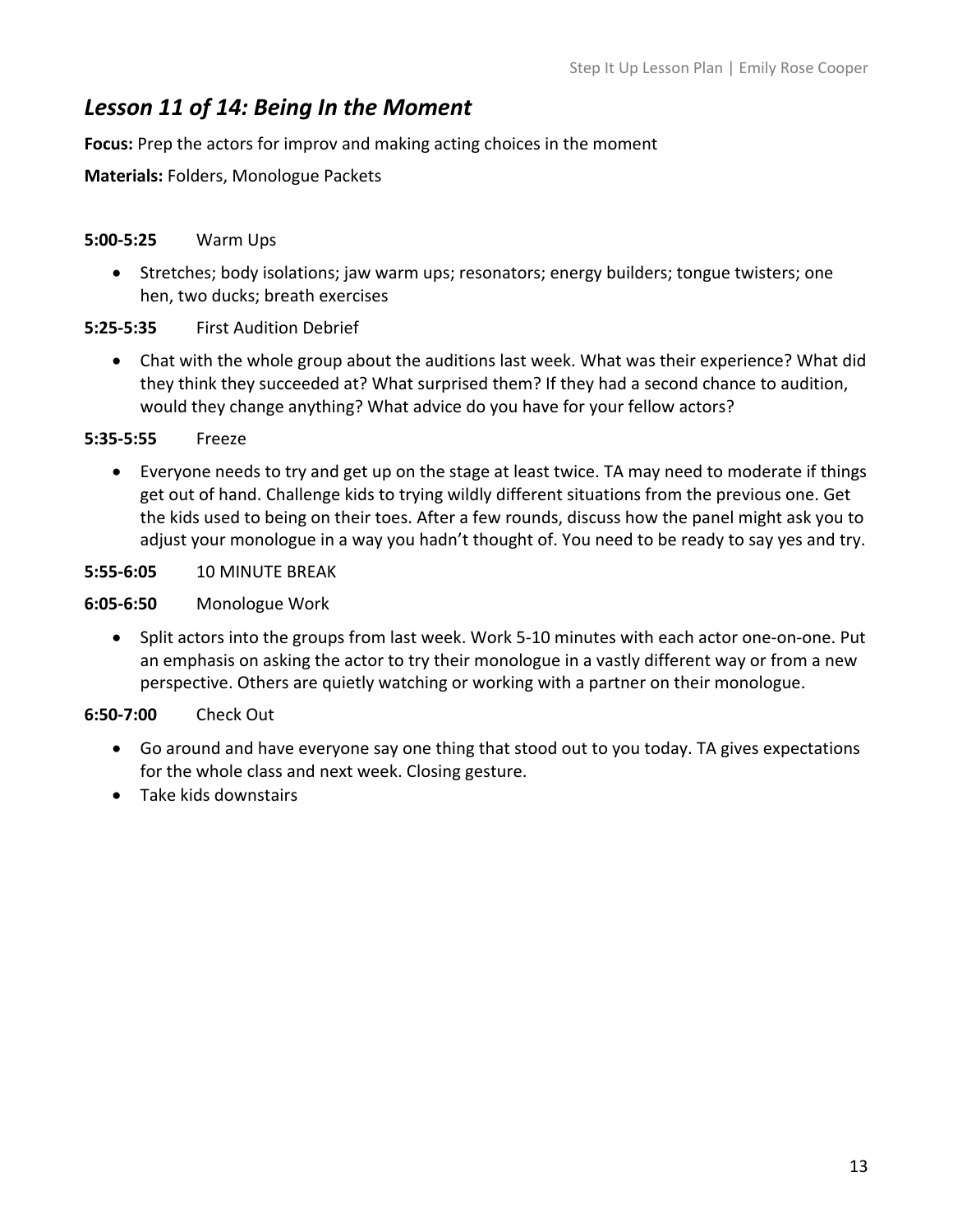### *Lesson 12 of 14: Making Bold Choices*

**Focus:** Have students make fun and big choices

**Materials:** Folders, Monologue Packets, Hat/Bag/Bowl, Silly Suggestions

### **5:00-5:25** Warm Ups

- Stretches; body isolations; jaw warm ups; resonators; energy builders; tongue twisters; one hen, two ducks; breath exercises
- **5:25-6:10** Monologue Work
	- Split actors into the groups from last week. Work 5-10 minutes with each actor one-on-one. Put an emphasis on big movements, big energy, and big sound. This will be the last week of one-onone work, so make sure to really give final important notes. Others are quietly watching or working with a partner on their monologue.

### **6:10-6:20** 10 MINUTE BREAK

### **6:20-6:50** Silly Monologues

• Have some fun with silly runs! Have an actor come up, pick a suggestion out of the hat/bag and do the monologue in that character or situation. The emphasis is trying new things, saying yes, making bold choices, and be willing to do a bad job. Celebrate all choices! THIS IS FOR FUN!

- Remind everyone that new week is our mock-auditions, so be prepared to go up in front of others a take notes.
- Go around and have everyone say one thing that stood out to you today. TA gives expectations for the whole class and next week. Closing gesture.
- Take kids downstairs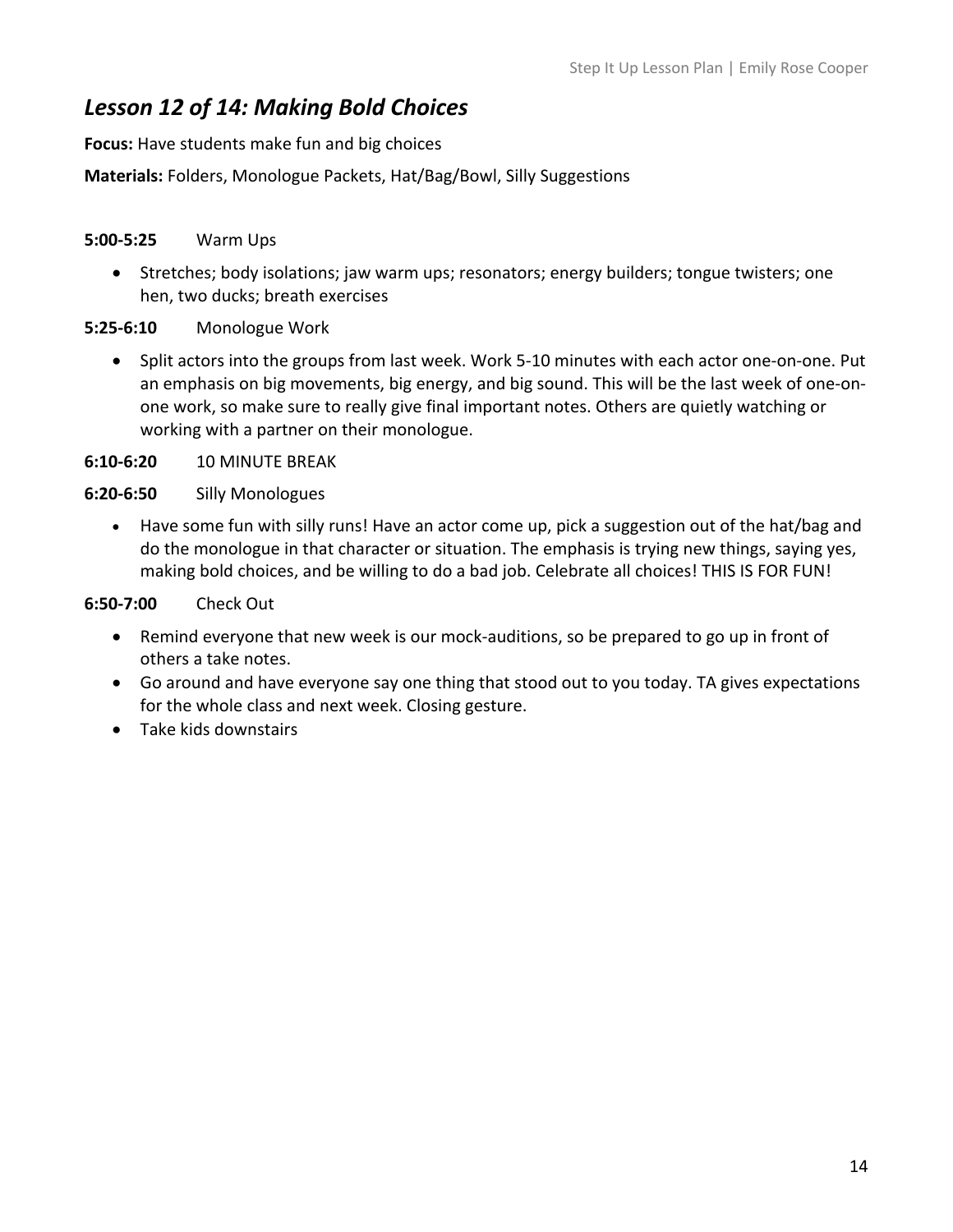### *Lesson 13 of 14: Mock-Audition*

**Focus:** Prepare students to perform monologues in front of others and what it is like being in the audition room

**Materials:** Folders, Monologue Packets, Personal Audition Sheet, Student Audition Sheets, Pencils

### **5:00-5:25** Warm Ups

- Stretches; body isolations; jaw warm ups; resonators; energy builders; tongue twisters; one hen, two ducks; breath exercises
- **5:25-5:35** Pair-Share
	- Have students break into pairs. Have them practice their monologue to their partner, including walking into the space, slating, thanking the auditioner, and exiting. This will help them get the jitters out.

### **5:35-5:45** 10 MINUTE BREAK

### **5:45-6:50** Mock Audition

- Have each student go outside one at a time and come back in with an audience. Have them slate and do their monologue. The TA will ask some questions about why they are auditioning and what is happening in the monologue. The TA gives them one adjustment and has them do the monologue again.
- While others are preforming, those in the audience are watching and taking notes on their student audition sheets, filling it out with each actor's name, at least one positive element of their audition, and one thing that was confusing or a question you have.
- Reflect afterwards. What did you do that was successful? What do you want to work on for yourself? What did you see others do that worked? The TA will give a positive and a note to everyone auditioning.

- Lots of encouragement for the group.
- Go around and have everyone say one thing that stood out to you today. TA gives expectations for the whole class and next week. Closing gesture.
- Take kids downstairs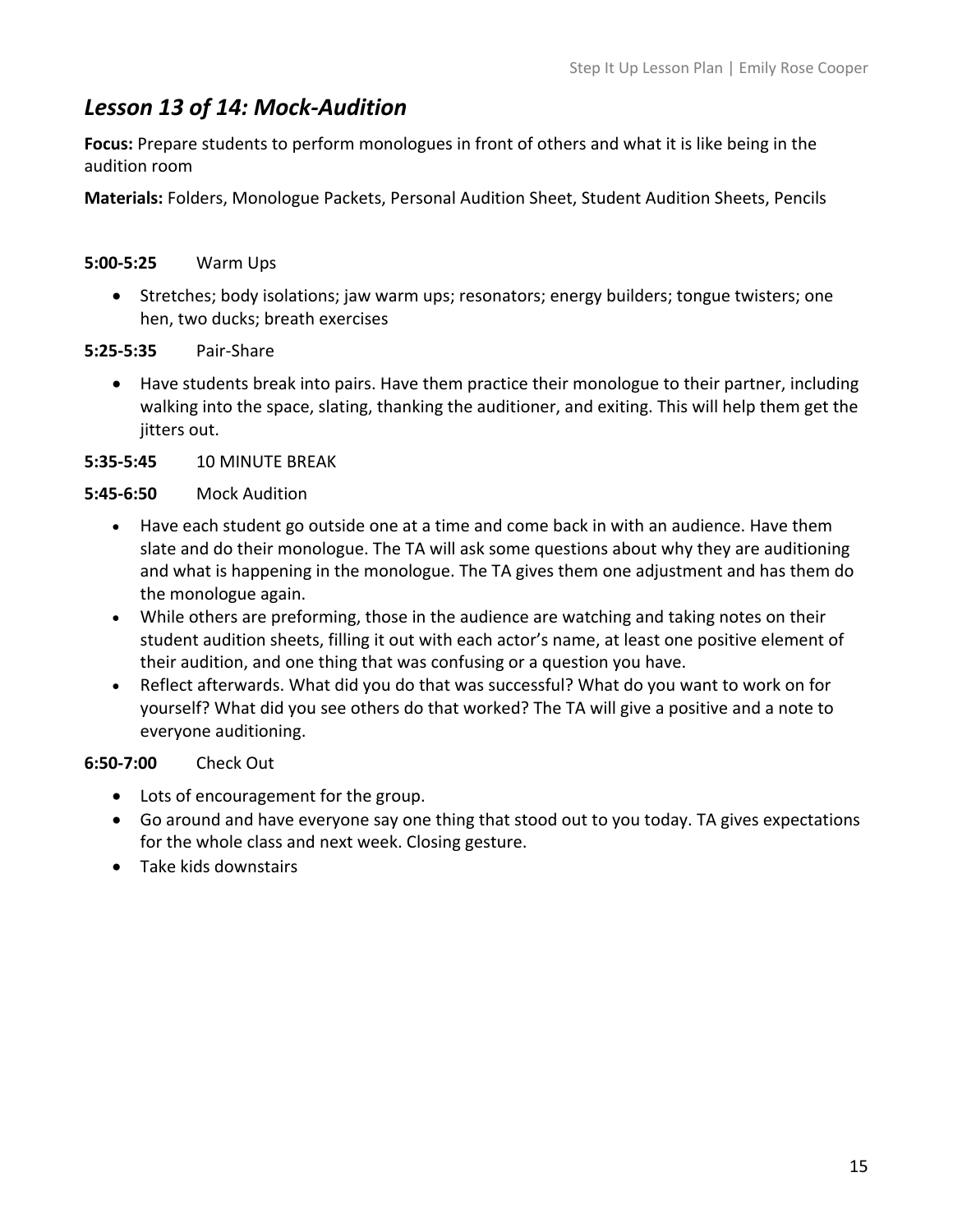### *Lesson 14 of 14: Reflection and Celebration*

**Focus:** Debrief the auditions over the weekend and

### **Materials:** Folders, Monologue Packets, Awards

### **5:00-5:15** Condensed Warm Ups

• Stretches; body isolations; jaw warm ups; resonators; energy builders; tongue twisters; one hen, two ducks; breath exercises

### **5:25-5:40** Reflection

• Circle up the students and ask how they felt the auditions went? What did you do that was successful? What surprised you? If you got that chance to audition again, would you do anything different? Do you feel this class prepared you for auditions? What could be changed or added next year to make it better for the next group?

### **5:40-6:00** Awards

- Have "ribbons" (pieces of cut out construction paper) already prepare with different awards. Give them out Tonys/Oscars style hyping up each student's award. Some ideas:
	- o Most Improved
	- o Silliest Actor
	- o Kindest Friend
	- o Most Creative
	- o Boldest Choices
	- o Always Ready to Work
	- o Most Knowledgeable
	- o Loudest Voice
	- o Biggest Jokester
	- o Biggest Personality
	- o Most Fashionable
	- o Show Stealer

### **6:00-7:00** Step It Up Party

• Bring the students downstairs for food and party with the other SIU classes.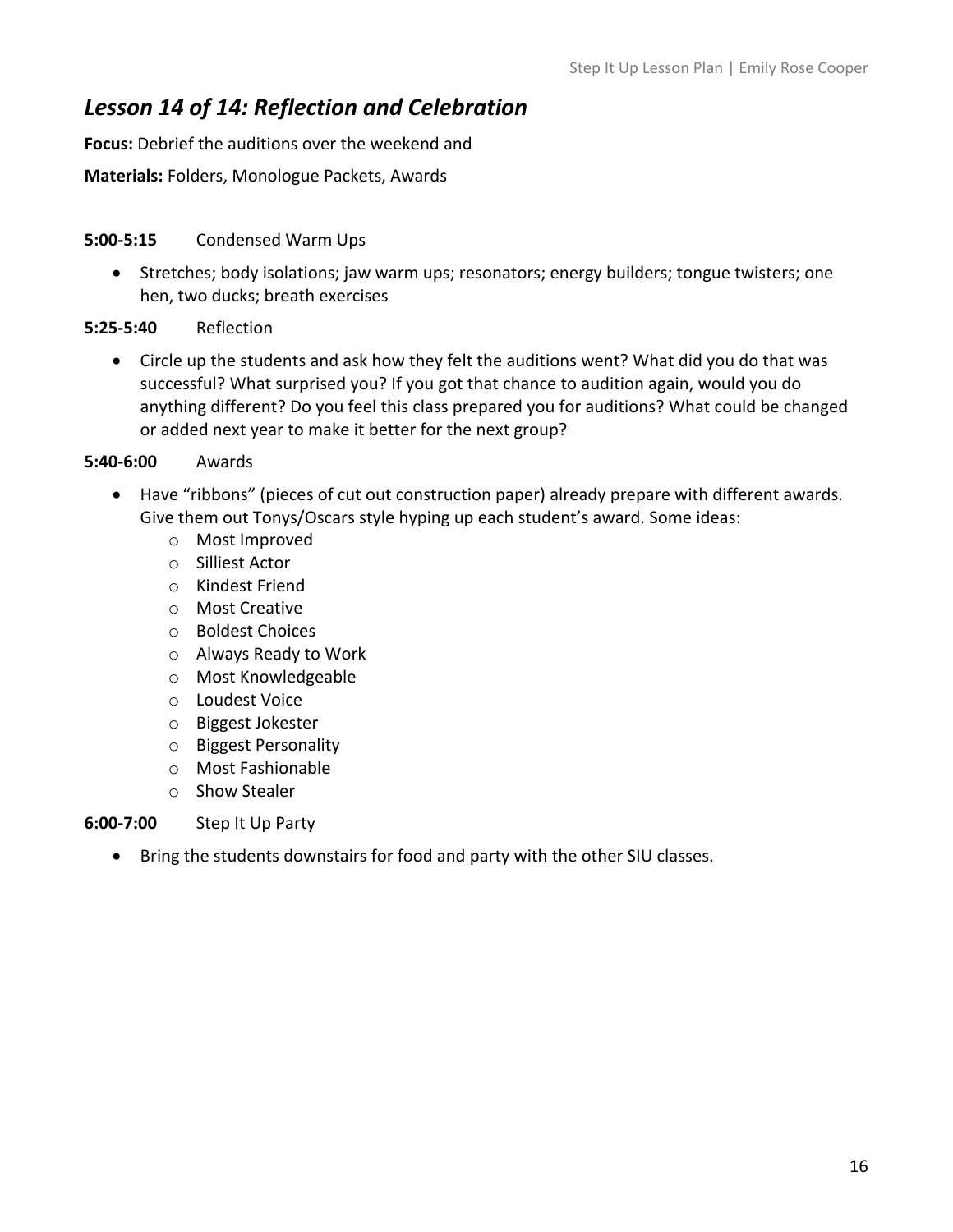### *Games*

### **Bippity Bippity Bop**

- The person in the middle calls out randomly "bippity bippty bop" and points to someone in the circle. The person pointed at must respond with "bop" before the person in the middle finishes the phrase. If they do not call out bop or call it to late they must sit down where they are. They are now out for the round
- If the person in the middle calls out "hippity hippity hop" and points to someone, they must silently hop before the phrase is finished
- If the person in the middle calls out "bop" and points to someone, they must remain silent and not respond.
- Continue playing until only one person is left
- Another add on is having the students create pictures which include:
	- Elephant (person pointed at is trunk, sides are the ears)
	- Bowl of jelly (person pointed at is jelly, people on sides are the bowl. "Wiggle, wiggle, wiggle)
	- Hawaii (person pointed is surfer, sides are hula dancers.)
	- Movie Star (person pointed at is the celebrity, sides are paparazzi)

### **Bus Stop**

- Students line up with one person sitting at the "bus stop" as the normal person
- The first person in line comes up acts weird in order to get the normal person to leave the bus stop (no touching. The normal person must react as a real person would)
- Once the normal person leaves, the weird person becomes the normal person and a new weird person enters the scene

### **Categories**

- Have students sit in a circle. Pick a category that everyone is comfortable with (Examples: food, color, fruits, vegetables, books, etc.).
- Have the leader start a clapping rhythm. Moving around the circle, each student must say an item from the selected category within one beat of the rhythm (Example: If the category is fruit students could say – grapes, oranges, apples, etc. – on their turn).
- After a few practice rounds, play with outs. If you cannot think of an item in the chosen category fast enough, you must sit out and the group begins again (with a new category or continuing on the one in play) until you are down to one player.

### **Director's Coming**

- Explain the Simon Says type rules of the basics (ie just stage directions) and combined directions (ie Downstage Right, Upstage Center). Do a few rounds of just that.
- Add in more difficult ones:
	- o Water Break: All students leave the playing space
	- $\circ$  Lunch Break: one student makes a table by going onto hands and knees and 3 others have kneel and "eat"
	- o Photo Shoot: two students "photograph" the third student, who poses dramatically
	- o Make Up: One student "puts make up" on the other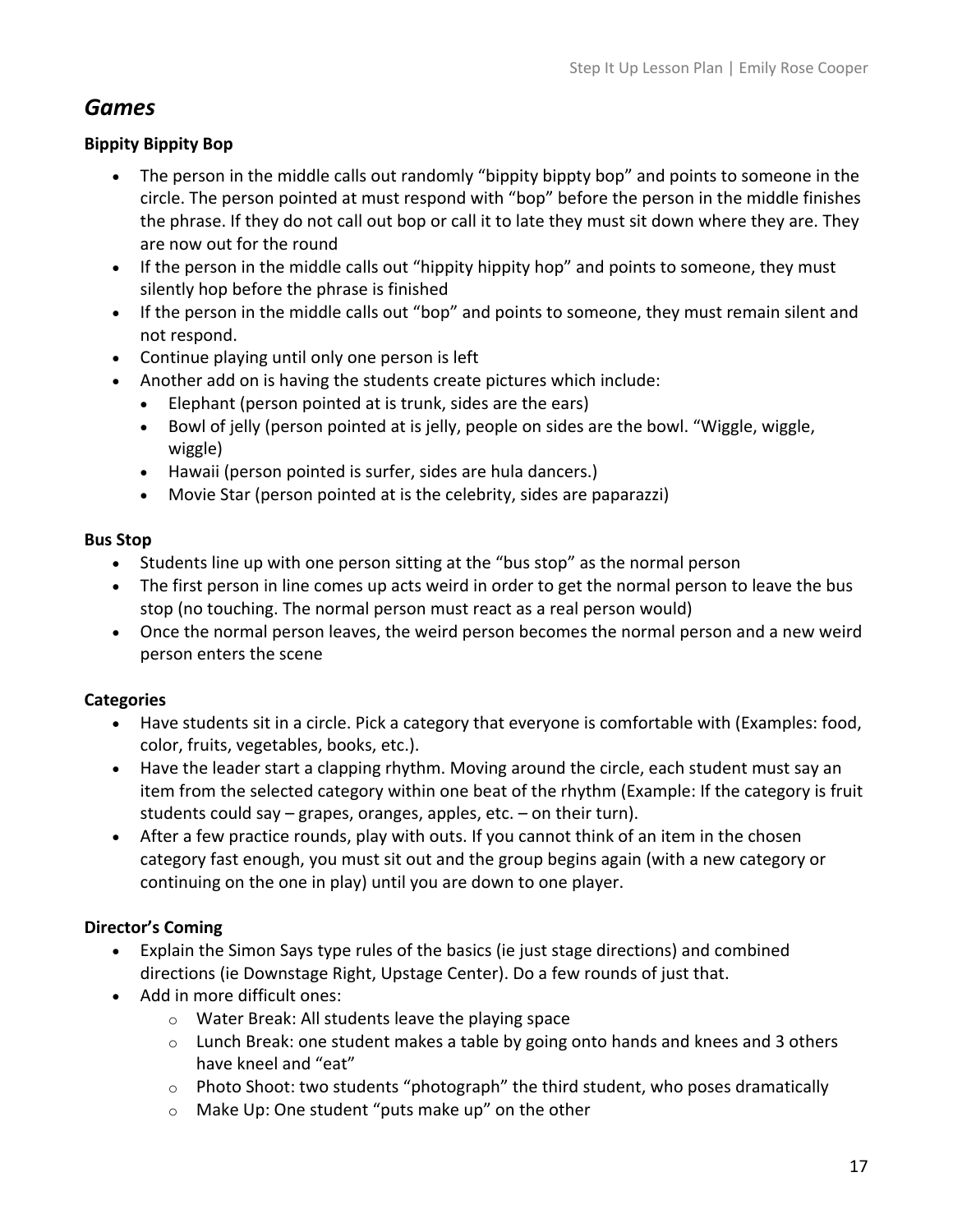### **Family Vacation**

- Split the group into 2, calling for one to be the actors and one to be audience
- Have one person come up and demonstrate with me. Explain how the audience will pick a location for vacation and the group will make silly poses in the count of 5. The narrator will then explain the different poses as family members/attractions and what is happening. Demonstrate with one student who will make a silly pose and I explain who they are and what is happening
- Have each group go at least twice with different narrators each time

#### **Grandma's Keys:**

- Have all students line up on one end of the room, grandma on the other
- Students must work together to get the "keys" from in front of grandma to the other
- Red light/green light rules with grandma turning around and calling out people who move
- When the keys are gone, grandma gets 1 guess (2 if over 8 kids come, 3 if over 10 kids come) where the keys are
- If grandma is correct, keys go in front of them and student goes back to start
- Game ends when the keys get to the student's side of the room

### **Honey I Love You**

- One person is in the center of the circle. Their goal is to make someone on the outside smile/laugh. Those on the outside want to not smile/laugh.
- The person in the center can only say "Honey, I love you, can you please give me a smile?"
- The people on the outside can only say "Honey, I love you, but I just can't smile."
- No touching.
- Once someone smiles, the person in the center takes their place and they are the new person in the center of the circle.

### **Kitty Wants A Corner**

- One person goes in the center of the circle and is the kitty
- They go up to someone and asks, "kitty wants a corner?" That other person responds, "go ask my neighbor."
- Others in the circle try to switch places without the kitty noticing. The kitty tries to get into someone's place in the circle

### **Night at the Museum**

- 1 person is the night guard at a museum and the rest are statues
- As the night guard moves around the statues move
- If the night guard sees you, you are out and go into storage (on the side)
- Statues must move and can't stay frozen the entire game. The nightguard must turn their back to the statues occasionally
- Involuntary movement doesn't count. Voluntary movement does.

### **What Are You Doing?**

- Everyone gets into a circle. The first player steps into the circle and starts miming an activity.
- As soon as the activity is clear, player 2 approaches player 1 and asks, "What are you doing?" The first player answers something that has nothing to do with what he's actually doing. E.g. if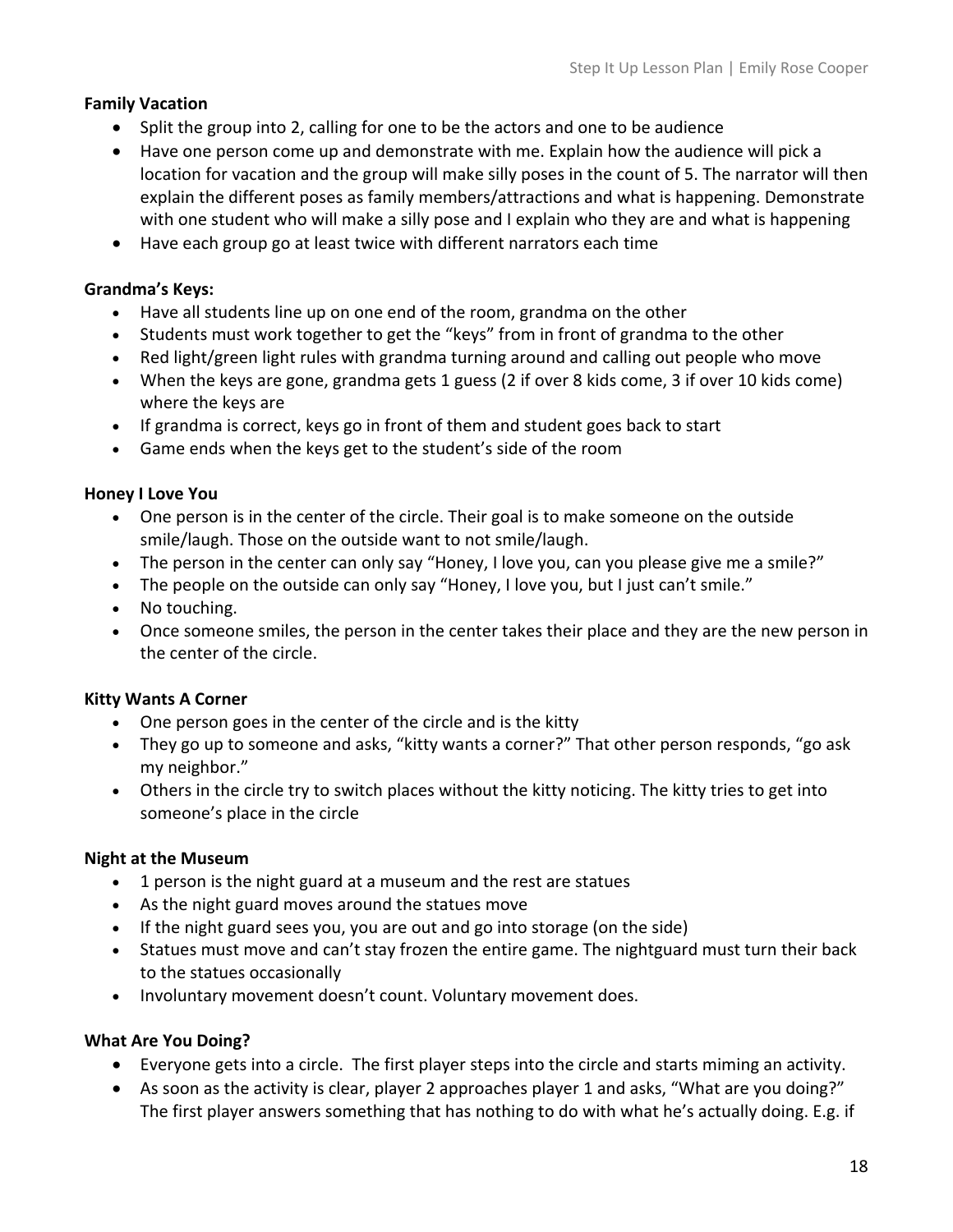player 1 is cutting someone's hair, when asked what he's doing he might say "I'm reading the newspaper".

- Then the first player moves away, and the second player starts miming the activity stated by the previous player.
- A third player comes up to player 2, asks what he is doing, and so on.
- Play until everyone has mimed something and has answered the question.

### **Zip Zap Zop**

- Students in circle
- One person starts passing the energy to a new person with a Zip. They shoot the energy saying Zap. The following person shoots the energy with a Zop. Continue through the pattern "Zip Zap Zop"
- If someone doesn't say the correct following word, their gesture is unclear, they don't make eye contact, they make a move when it's not their turn, or they hesitate too long they are out and must sit down where they are in the circle
- Last person standing wins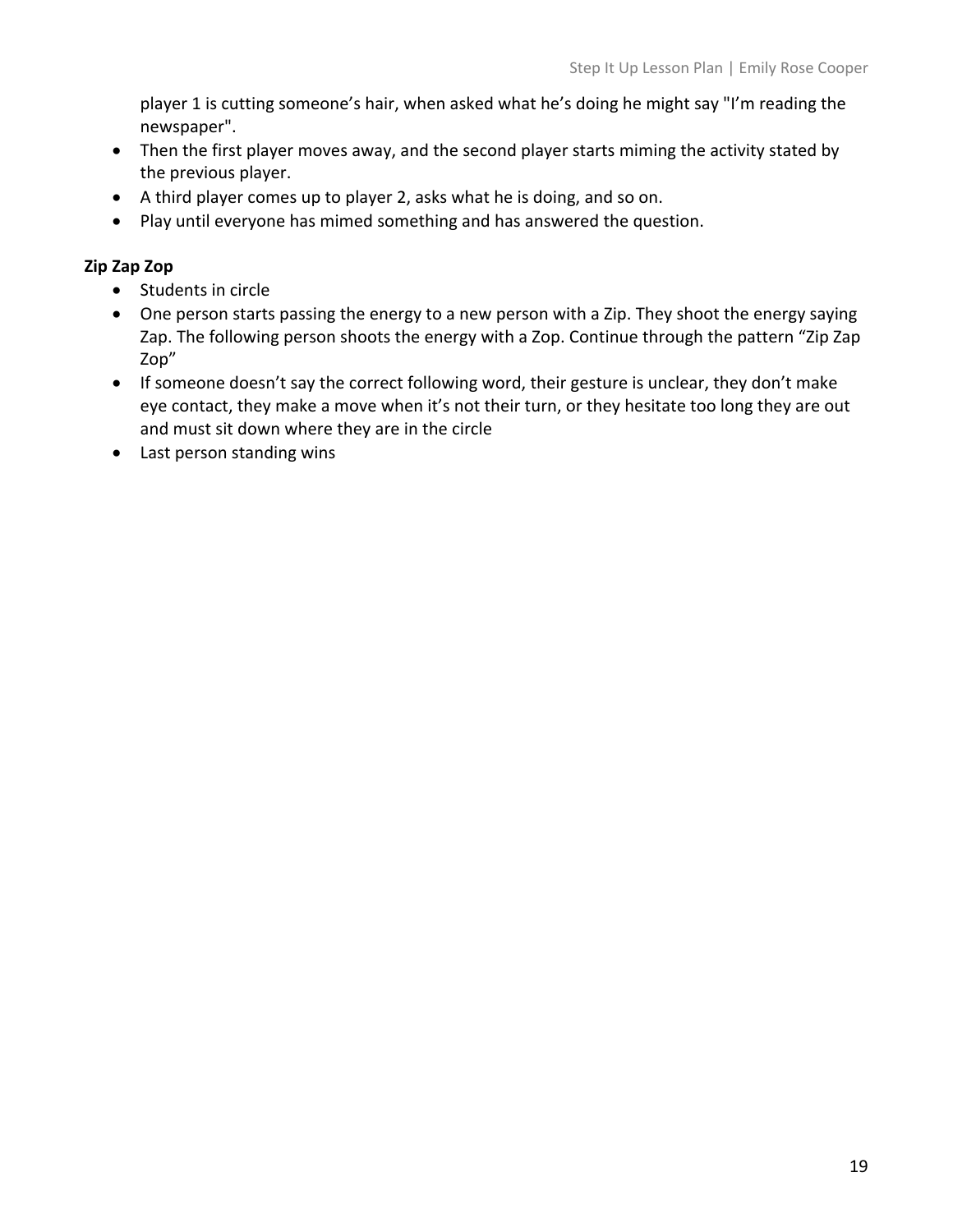| <b>Fun at the Beach</b>                          | <b>Running a Marathon</b>           |
|--------------------------------------------------|-------------------------------------|
| <b>Winning Touchdown of the Football</b><br>Game | <b>Watching a Scary Movie</b>       |
| The Royal Court in the Castle                    | <b>Road Trip</b>                    |
| <b>Unrequited Love</b>                           | A Day at Disneyland                 |
| <b>Showdown on the Battlefield</b>               | <b>A Murder Mystery</b>             |
| On the Red Carpet                                | <b>Alien Invasion!</b>              |
| The 4 <sup>th</sup> of July                      | <b>Tourists at the Eiffel Tower</b> |
| <b>Winning an Award</b>                          | <b>Rock Concert</b>                 |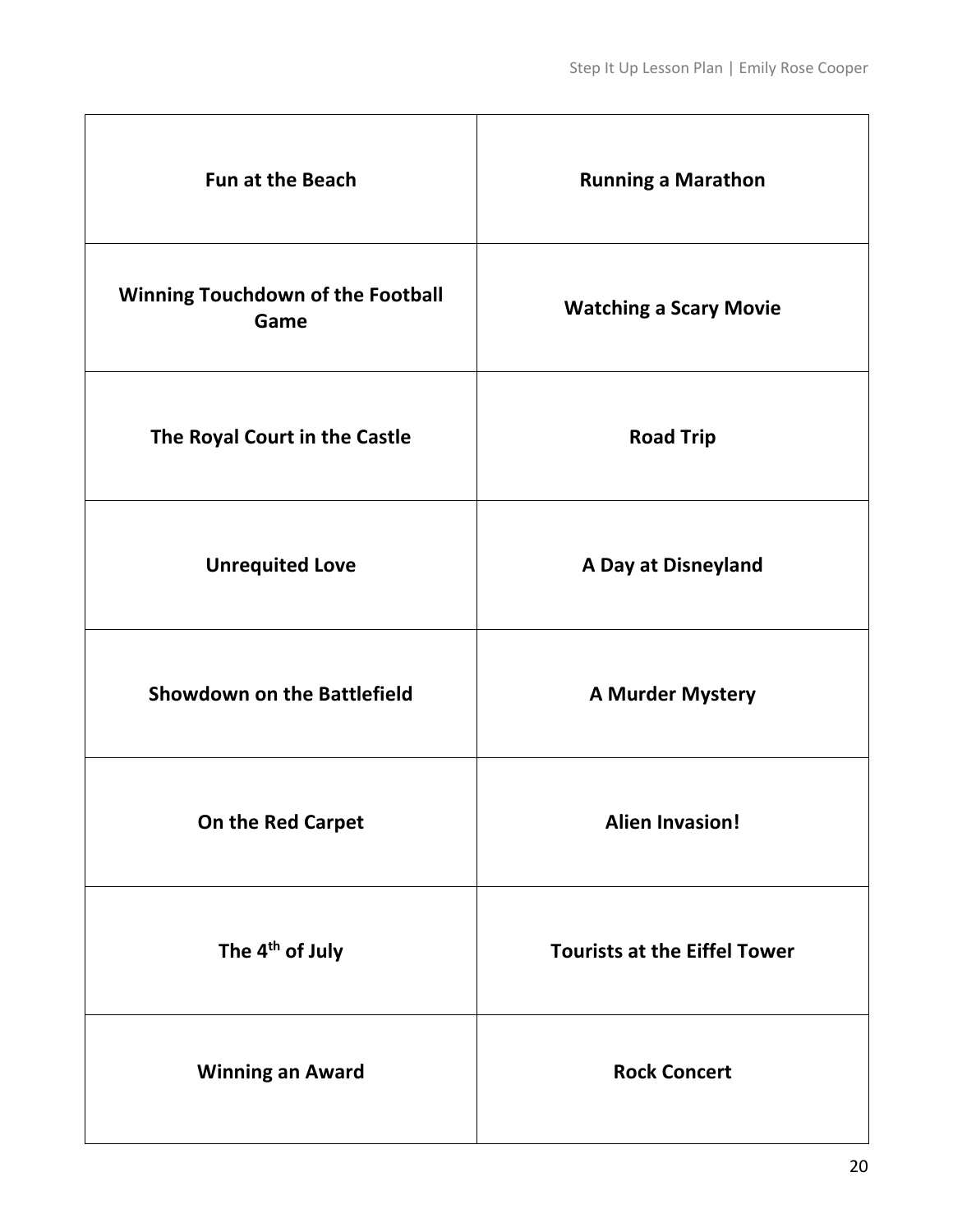### **OPEN SCENE 2**

- A: Shoot
- B: Oh
- A: Oh no
- B: Can you uh ….
- A: No here use this
- B: Come on
- A: I told you to be careful
- B: I was it just happened
- A: There let me see
- B: Oh where are you going
- A: For help
- B: And leave me here you can't leave me here
- A: You stay here I'm off to get help
- B: No no please one more time try it again
- A: Stay here I'll be right back
- B: Ah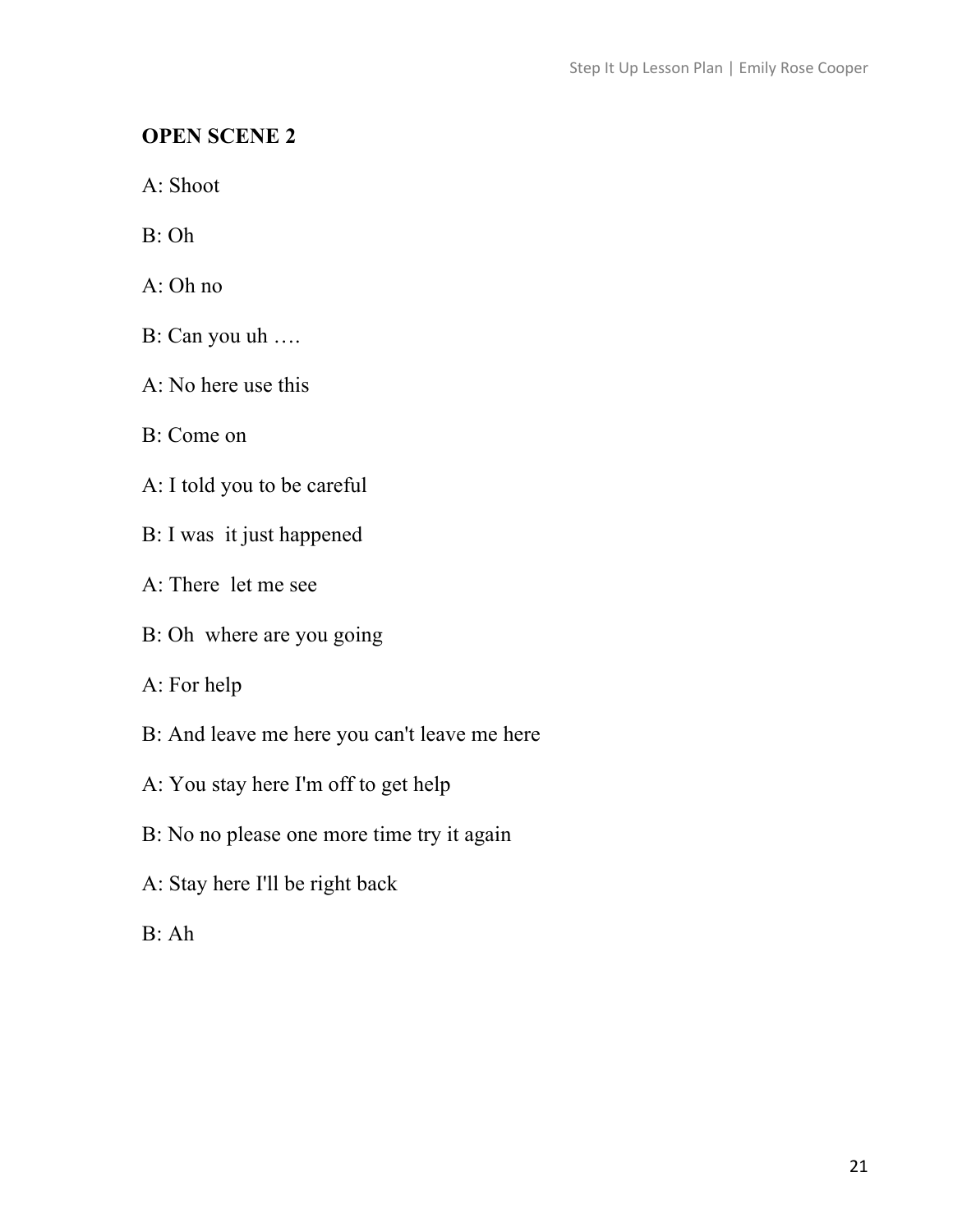# *Play Reading Quiz*

Name:

Character:

Play:

1. Where and when does this play take place?

2. What is the main conflict in the play? How is it resolved?

3. Who is your character talking to? Describe your character's relationship to them.

4. Describe what happened right before your monologue?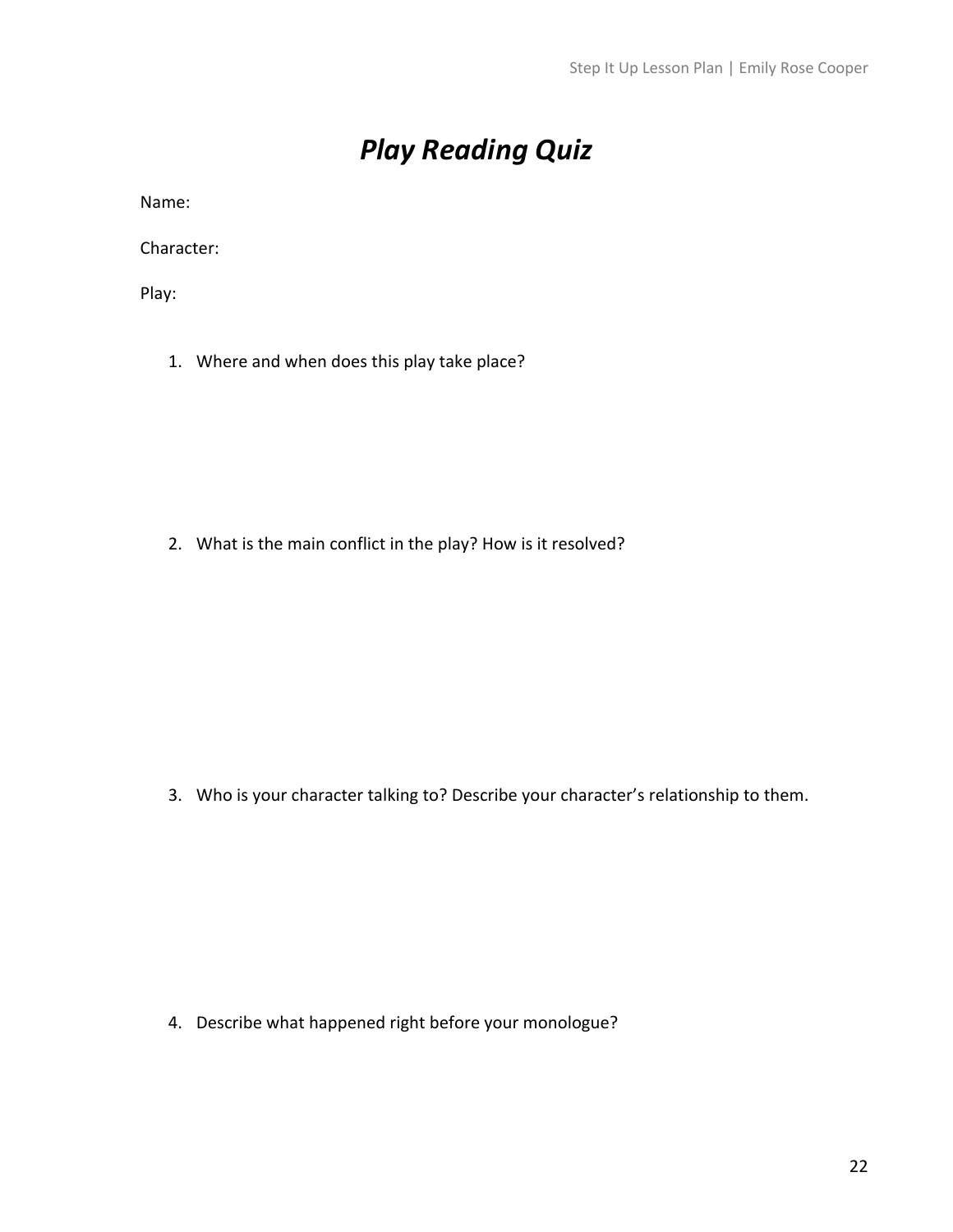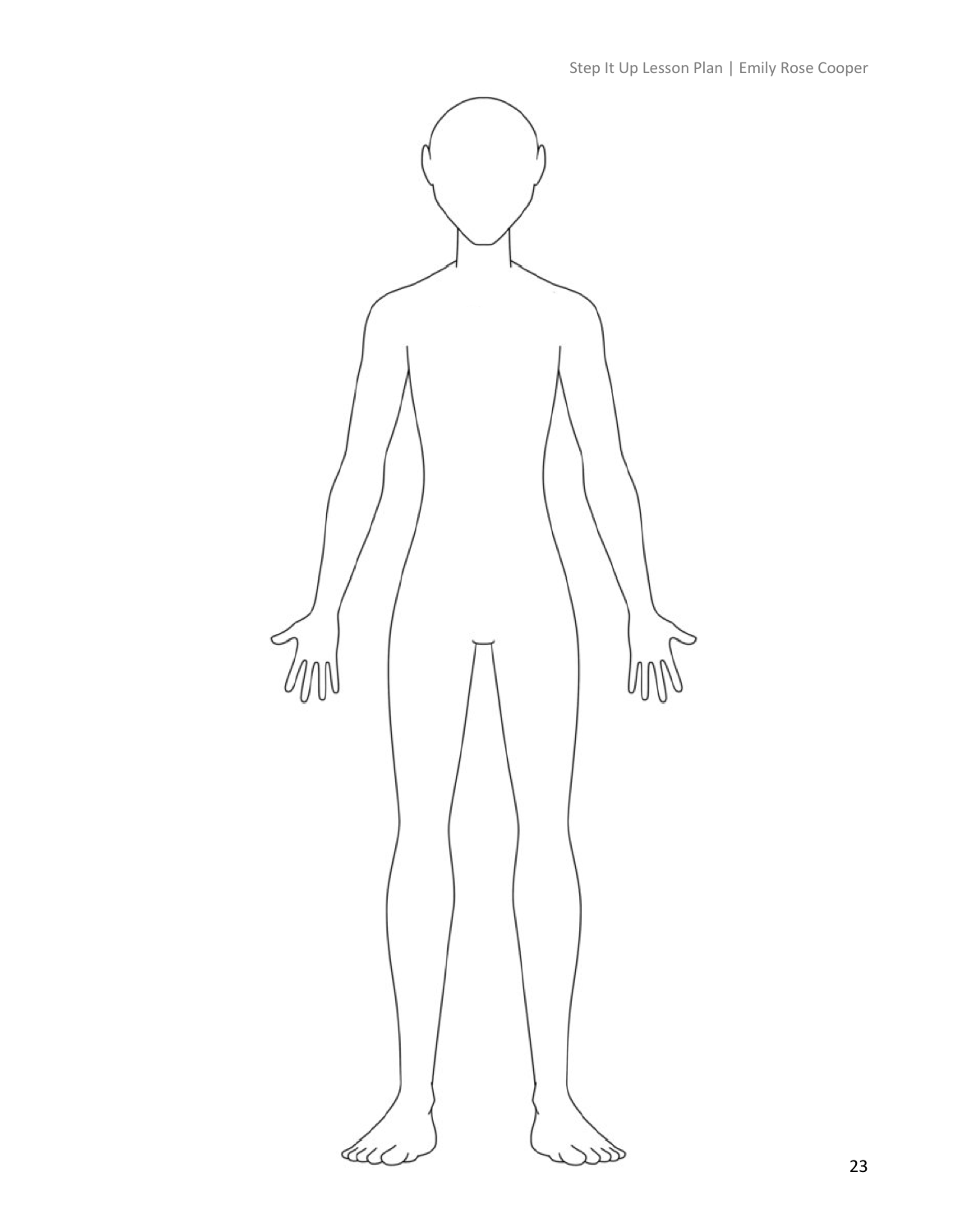## *Character Background Worksheet*

Actor's Name:\_\_\_\_\_\_\_\_\_\_\_\_\_\_\_\_\_\_\_\_\_\_\_\_\_\_\_\_\_\_

Character's Name:\_\_\_\_\_\_\_\_\_\_\_\_\_\_\_\_\_\_\_\_\_\_\_\_\_\_\_

How old are you?

Where do you live?

How would you describe yourself? (i.e. moody, temperamental, calm, passive, quiet, etc.)

How intelligent are you, and how much education do you have?

What is your social status? Are you wealthy, poor or middle-class?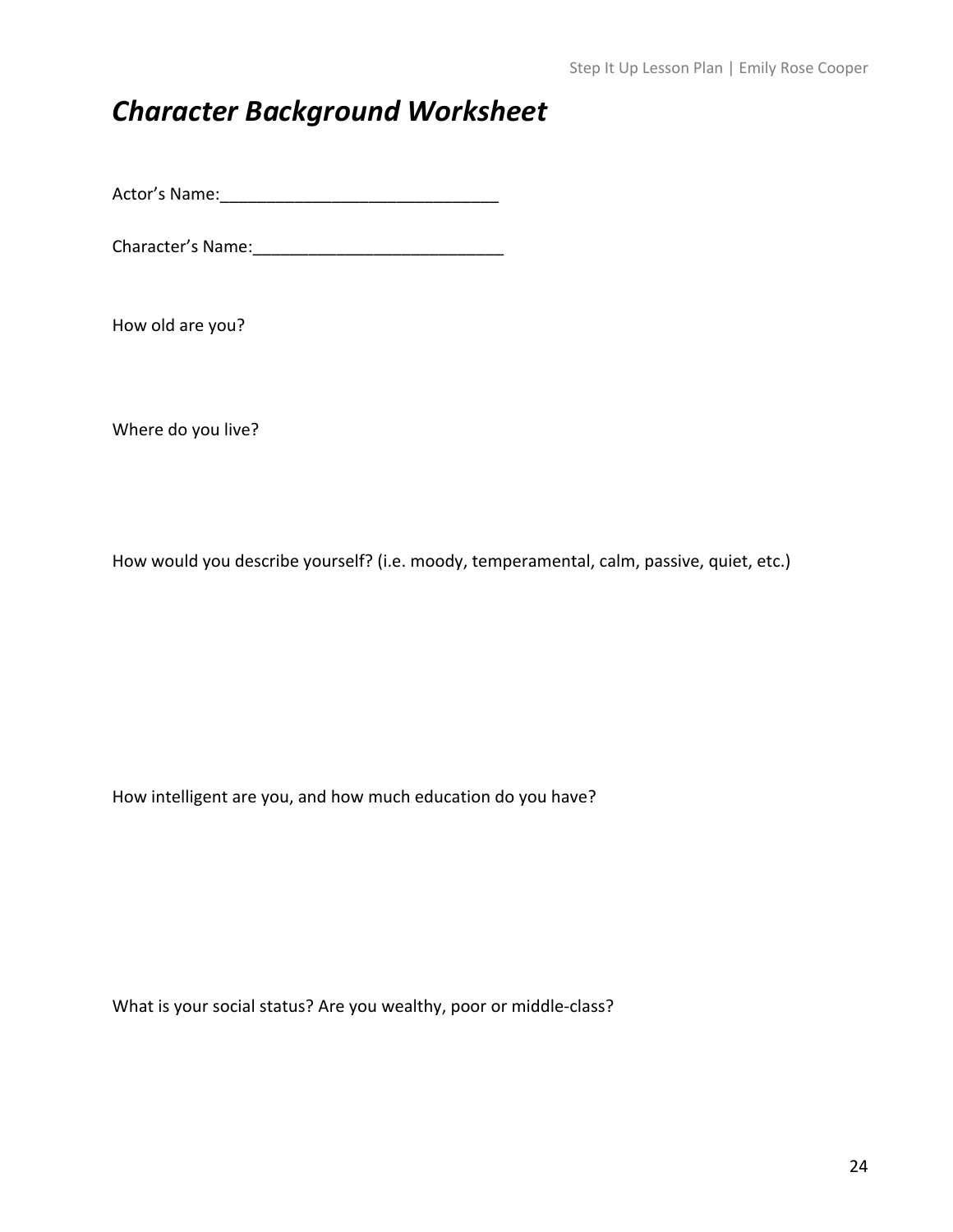How would you describe your family?

What do you do for a living?

What kind of clothing style do you prefer?

Are you an emotionally expressive person? In what ways do you express your emotions?

What is your sense of humor like?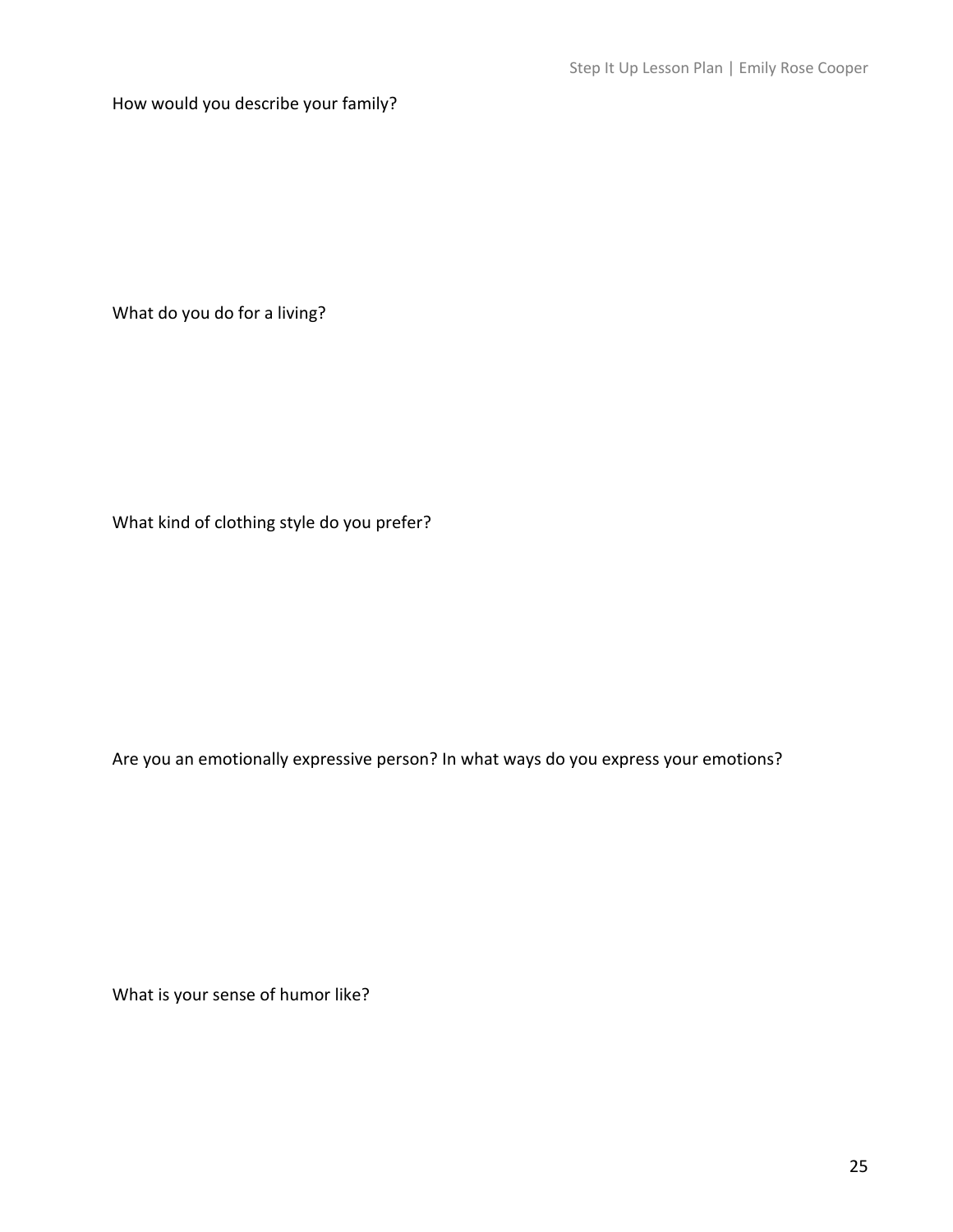What is your best trait? Your worst trait?

What is your relationship to other characters in the play? How do you treat them?

What do you love to do?

Who or what bugs you the most?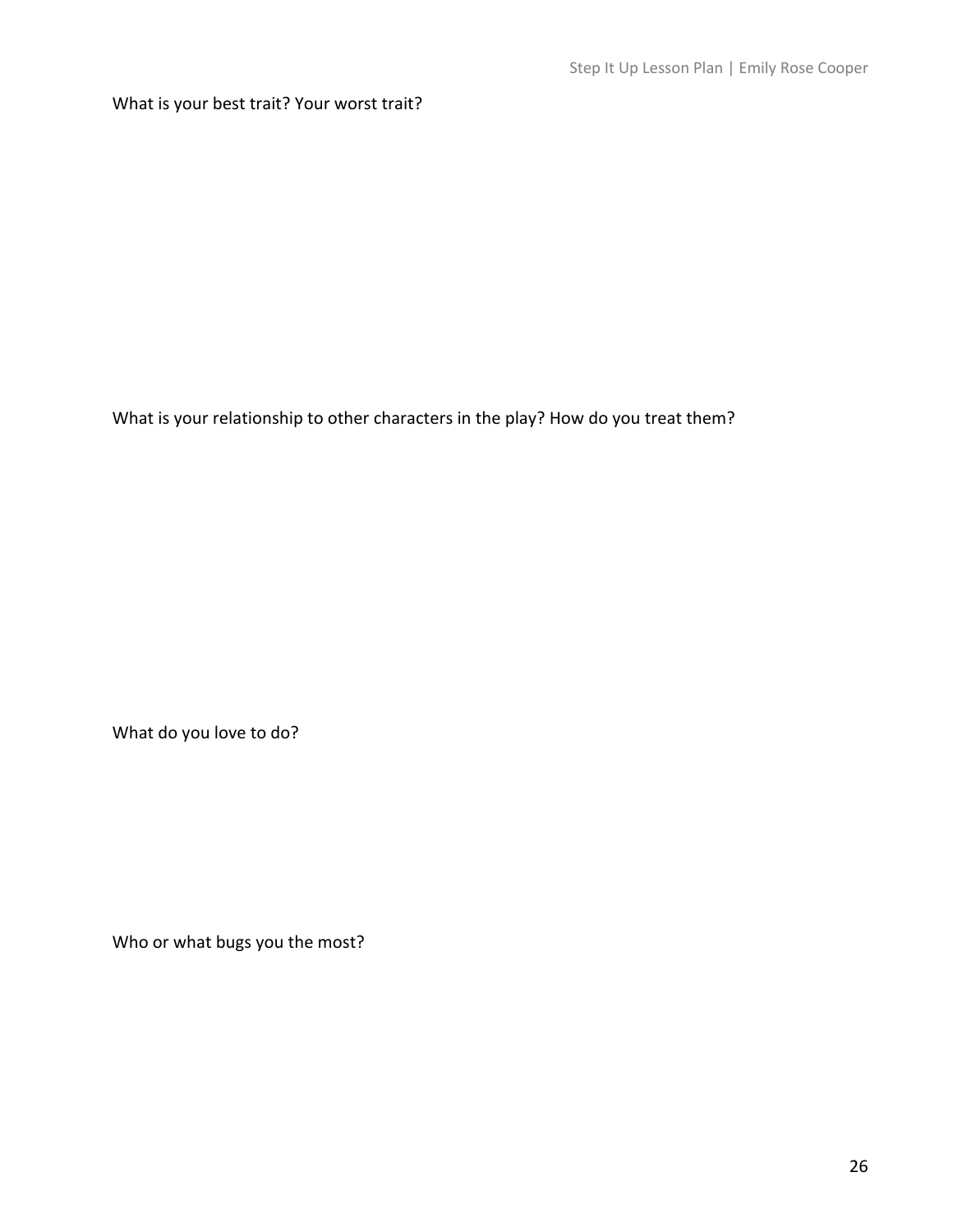What about yourself are you most proud of?

How would like to be remembered?

What frightens you?

What do you want more than everything?

What are your character's goals?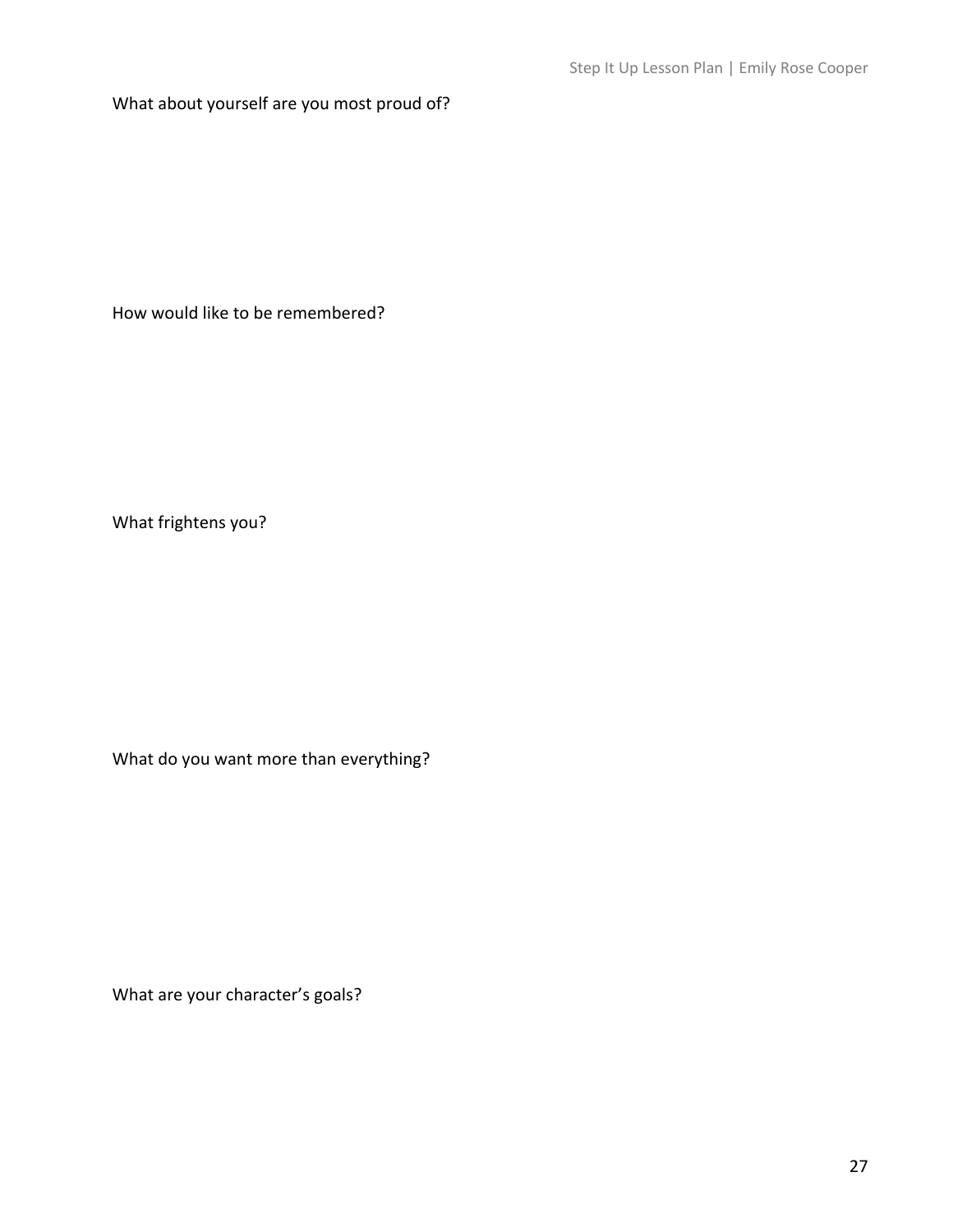What is your posture like?

Describe some of your typical movements and gestures.

What are some of your mannerisms?

What does your voice sound like?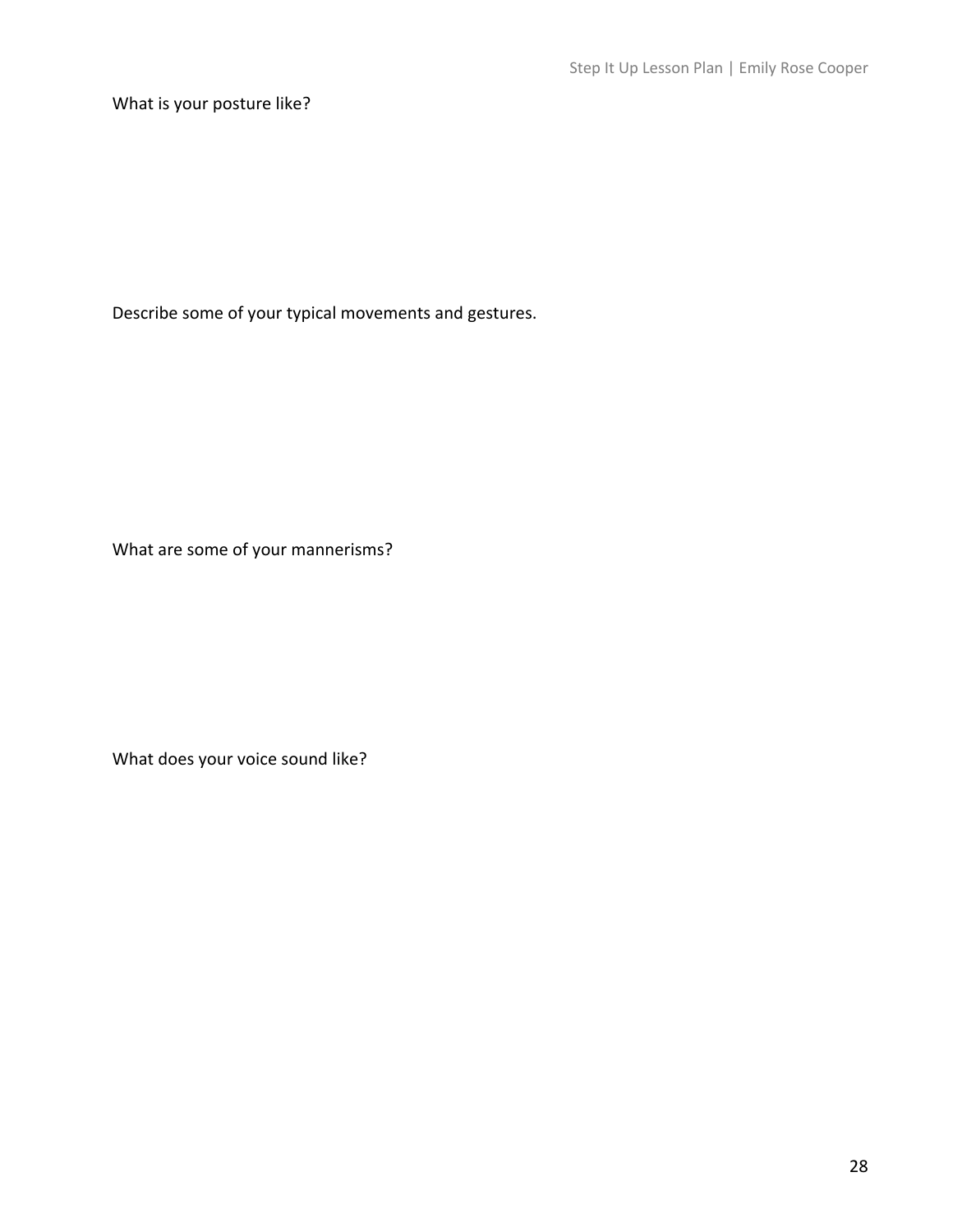# **The Ultimate List of Acting Verbs (Tactics)**

| abase<br>abet<br>abolish<br>absolve<br>abuse<br>accept                            | acquaint<br>acquit<br>addle<br>address<br>admonish<br>affirm<br>bear      | afflict<br>affront<br>aid<br>ail<br>alarm<br>alert                          | allow<br>allure<br>amaze<br>amend<br>amuse<br>anger<br>bewitch                              | antagonize<br>anticipate<br>ape appeal<br>approach<br>arouse<br>arrange<br>bluff       | assess<br>assist<br>astound<br>attack<br>authenticate    |
|-----------------------------------------------------------------------------------|---------------------------------------------------------------------------|-----------------------------------------------------------------------------|---------------------------------------------------------------------------------------------|----------------------------------------------------------------------------------------|----------------------------------------------------------|
| baby<br>badger<br>baffle<br>bait                                                  | beckon<br>befuddle<br>beg                                                 | beguile<br>belittle<br>berate<br>beseech                                    | bid<br>blame<br>bless                                                                       | boost<br>brainwash<br>bribe                                                            | buck<br>bushwhack                                        |
| cajole<br>calculate<br>call<br>catch<br>caution<br>censure<br>challenge<br>charge | charm<br>chastise<br>cheat<br>check<br>cheer<br>chide<br>clarify<br>cloak | coax<br>coddle<br>coerce<br>collude<br>command<br>commend<br>con<br>conceal | concern<br>conciliate<br>condemn<br>condescend<br>confide<br>confirm<br>confound<br>confuse | consider<br>consign<br>contest<br>convince<br>correct<br>corroborate<br>court<br>cover | criticize<br>crucify<br>crush<br>curse                   |
| damn<br>dare<br>deceive<br>declaim<br>deduce<br>defame                            | defraud<br>defy<br>delight<br>delude<br>demean<br>denigrate               | deny<br>detect<br>deter<br>devastate<br>dictate<br>direct                   | disconcert<br>discourage<br>discredit<br>disencumber<br>disgrace<br>disgust                 | dishearten<br>dispirit<br>displease<br>dissuade<br>distress<br>divert                  | divine<br>dodge<br>dominate<br>dramatize<br>draw<br>duck |
| ease<br>educate<br>elevate<br>elicit<br>elucidate                                 | embroil<br>enchant<br>endear<br>endure<br>enflame                         | engross<br>enkindle<br>enlighten<br>enmesh<br>ensnare                       | entangle<br>entertain<br>entice<br>entrap<br>entreat                                        | entrust<br>eradicate<br>eschew<br>estimate<br>evade                                    | evaluate<br>excuse<br>execute<br>exploit                 |
| facilitate<br>feed                                                                | force<br>frame                                                            | free<br>frighten                                                            | frustrate<br>fuddle                                                                         |                                                                                        |                                                          |
| gag                                                                               | gauge                                                                     | gladden                                                                     | goad                                                                                        | graft                                                                                  | gull                                                     |
| hallow<br>harangue<br>hassle                                                      | help<br>henpeck<br>hoodwink                                               | humble<br>humiliate<br>humour                                               | hurt<br>hush<br>hypnotize                                                                   |                                                                                        |                                                          |
| imitate<br>impair<br>implicate<br>indict                                          | indoctrinate<br>induce<br>indulge<br><i>insinuate</i>                     | inspire<br>insult<br>interview<br><i>intrigue</i>                           | invite                                                                                      |                                                                                        | judge                                                    |
| lambast<br><u>lampoon</u>                                                         | lead<br><u>lecture</u>                                                    | libel<br><b>liberate</b>                                                    | lure                                                                                        |                                                                                        |                                                          |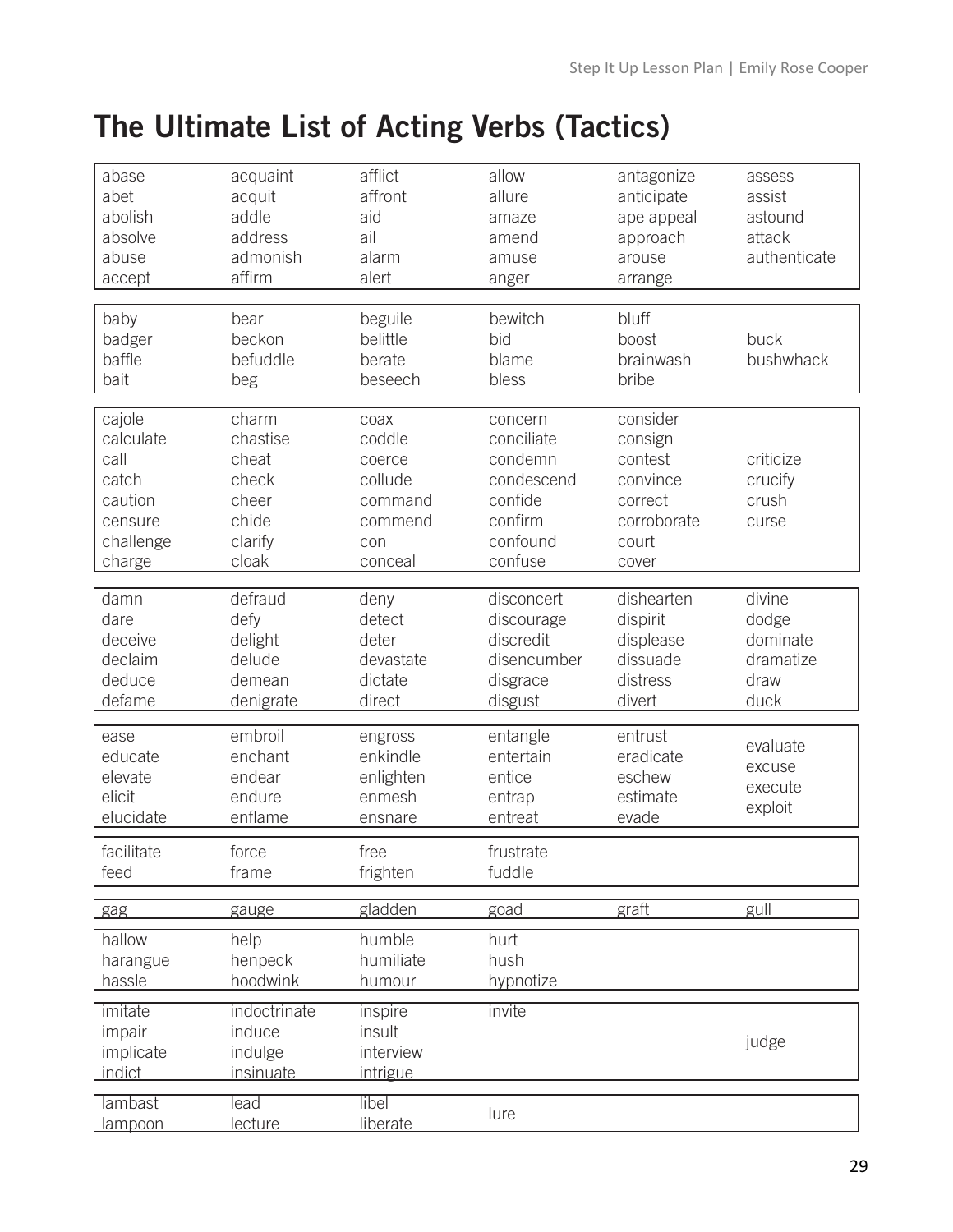| magnetize<br>malign<br>maneuver                                                    | manipulate<br>marshall<br>mask                                            | mend<br>mimic<br>mislead                                                    | misuse<br>mobilize<br>mortify                                               | motivate<br>muffle<br>muster                                                          | mystify                                    |
|------------------------------------------------------------------------------------|---------------------------------------------------------------------------|-----------------------------------------------------------------------------|-----------------------------------------------------------------------------|---------------------------------------------------------------------------------------|--------------------------------------------|
| nag                                                                                | nauseate                                                                  | negotiate                                                                   | notify                                                                      | nullify                                                                               |                                            |
| obliterate<br>offend                                                               | oppose<br>organize                                                        | orient<br>orientate                                                         | overlook                                                                    |                                                                                       |                                            |
| panic<br>parrot<br>patronize<br>perform<br>perplex<br>persecute                    | peruse<br>placate<br>plan<br>please<br>pledge<br>pontificate              | pose<br>pray<br>preoccupy<br>press<br>prevail<br>prick                      | prod<br>promise<br>promote<br>prompt<br>propagandize<br>propel              | propose<br>propound<br>prosecute<br>provoke<br>purge<br>purify                        | pursue                                     |
| quash                                                                              | quench                                                                    | query                                                                       |                                                                             |                                                                                       |                                            |
| rack<br>rally<br>ratify<br>ravage<br>rave                                          | read<br>rebuke<br>recreate<br>rectify<br>reiterate                        | reject<br>rejoin<br>release<br>relegate<br>remedy                           | renege<br>repel<br>reprehend<br>repress<br>reprimand                        | repulse<br>resist<br>retract<br>revolt<br>ridicule                                    |                                            |
| sanctify<br>satisfy<br>scheme<br>scold<br>scrutinize<br>sedate<br>seduce<br>settle | shake<br>shame<br>shroud<br>shun<br>sicken<br>simplify<br>slander<br>slur | smother<br>snare<br>sober<br>somber<br>soothe<br>spellbind<br>spoil<br>spur | spurn<br>squash<br>squelch<br>startle<br>still<br>stir<br>stretch<br>strike | strip<br>study<br>stymie<br>substantiate<br>suffer<br>suggest<br>summon<br>supplicate | support<br>suppress<br>surprise<br>swindle |
| tantalize<br>tarnish<br>tease                                                      | tempt<br>terrify<br>thwart                                                | tickle<br>titillate<br>tolerate                                             | torment<br>torture<br>trammel                                               | trick<br>trouble<br>tyrannize                                                         |                                            |
| unburden                                                                           | understand                                                                | uproot                                                                      | urge                                                                        |                                                                                       |                                            |
| validate                                                                           | verify                                                                    | victimize                                                                   | vilify                                                                      | vindicate                                                                             |                                            |
| warn                                                                               | wheedle                                                                   | <b>WOO</b>                                                                  | worry                                                                       | worship                                                                               | wrangle                                    |

*Verb List is from "Playing: An Introduction to Acting" by Paul Kuritz, Prentice-Hall. 1982*

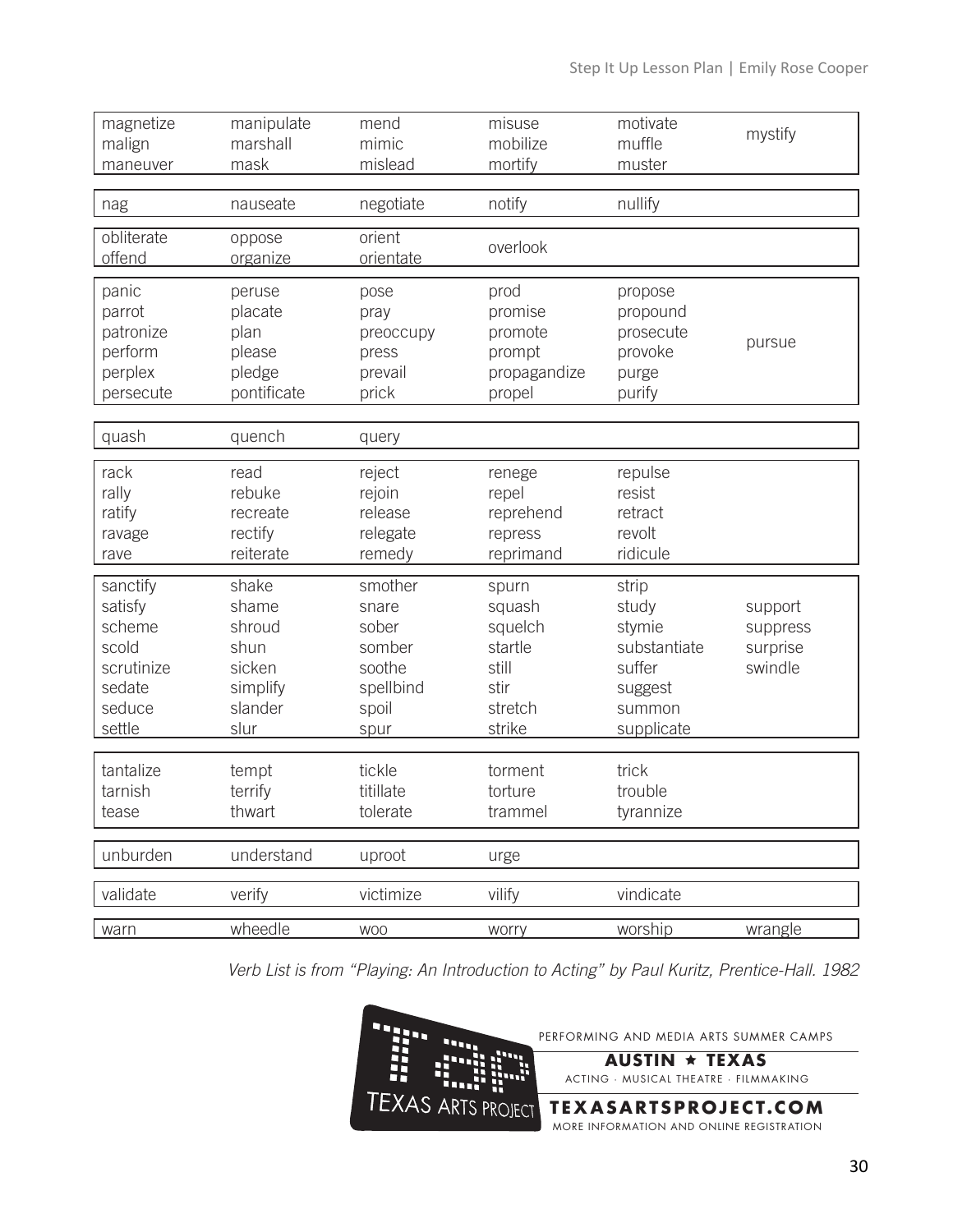| Sharing a Secret                                                                                  | <b>Plotting World Domination</b>                                      |  |
|---------------------------------------------------------------------------------------------------|-----------------------------------------------------------------------|--|
| Running away from a bear                                                                          | Chewing a giant wad of gum                                            |  |
| Preforming an Interpretive dance based on your<br>Paranoid that someone is following you<br>lines |                                                                       |  |
| Performing at a stand-up show                                                                     | As a three-year-old                                                   |  |
| Giving a class presentation you aren't prepared<br>As an Opera singer<br>for                      |                                                                       |  |
| As a Pop Star in a concert                                                                        | Operating heart surgery on a patient                                  |  |
| The room keeps getting hotter and hotter                                                          | The room keeps getting colder and colder                              |  |
| In the middle of a tornado                                                                        | As the stuck-up mean kid in class                                     |  |
| As a detective looking over a crime scene                                                         | Smelling something awful but you don't know<br>where it's coming from |  |
| As a small mouse                                                                                  | After just winning the lottery                                        |  |
| The room keeps getting colder and colder                                                          | As a chicken                                                          |  |